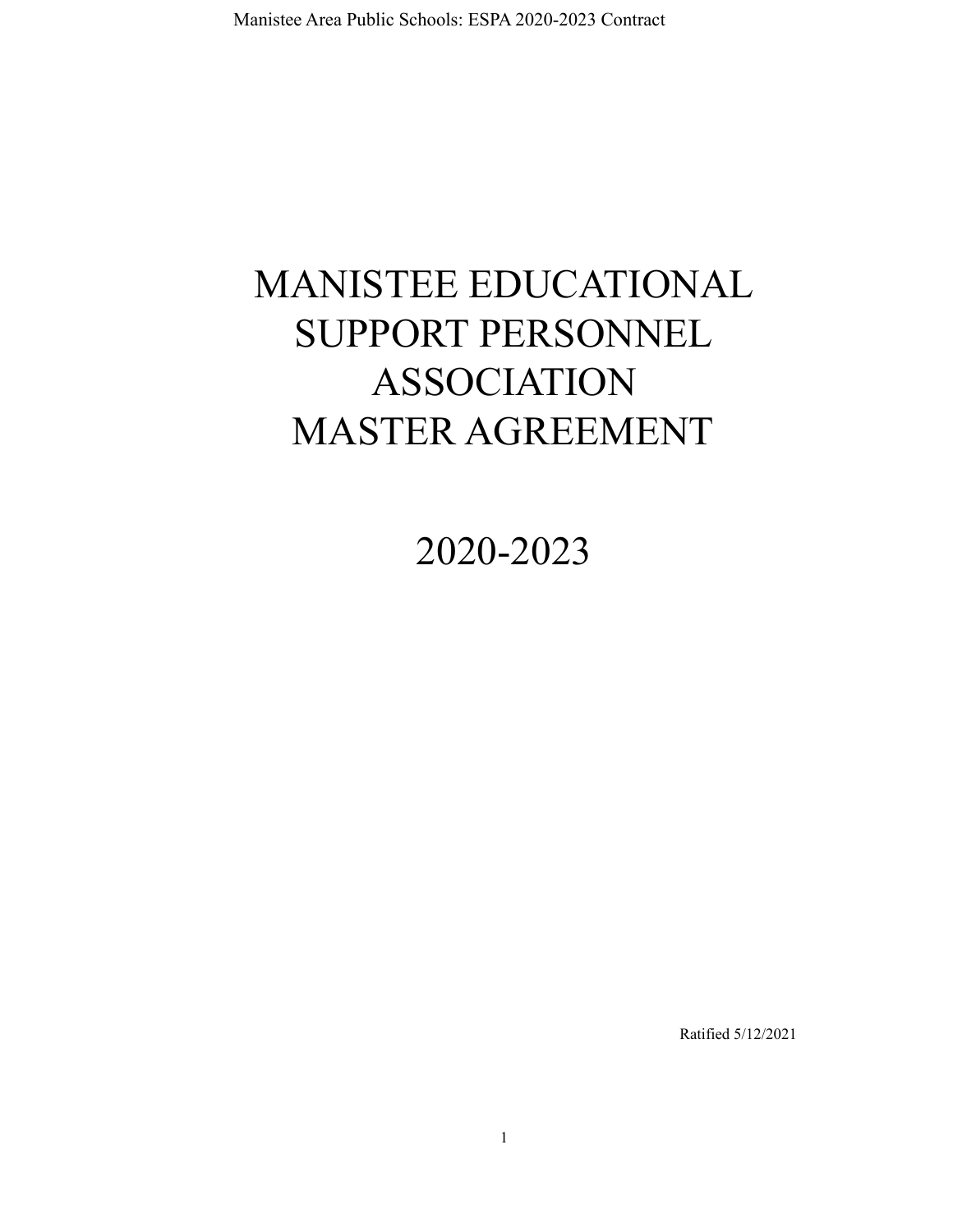## ELECTRONIC TABLE OF CONTENTS

[ARTICLE I - RECOGNITION](#page-2-0)

[ARTICLE II - MANAGEMENT RIGHTS](#page-2-1)

[ARTICLE III - EMPLOYEES RIGHTS/PROTECTION](#page-3-0)

[ARTICLE IV - PAYROLL DEDUCTIONS](#page-4-0)

[ARTICLE V - VACANCIES AND TRANSFERS](#page-4-1)

[ARTICLE VI – PROBATION, SENIORITY, LAYOFF, AND RECALL](#page-6-0)

[ARTICLE VIII - PAID LEAVES](#page-9-0)

[ARTICLE X - CONTINUITY OF OPERATIONS](#page-13-0)

[ARTICLE XI - GRIEVANCE PROCEDURE](#page-14-0)

ARTICLE XII – EVALUATION

[APPENDIX A: EVALUATION](#page-23-0)

[APPENDIX B: FMLA](#page-23-1)

[APPENDIX C: REPRESENTATION WAIVER](#page-23-2)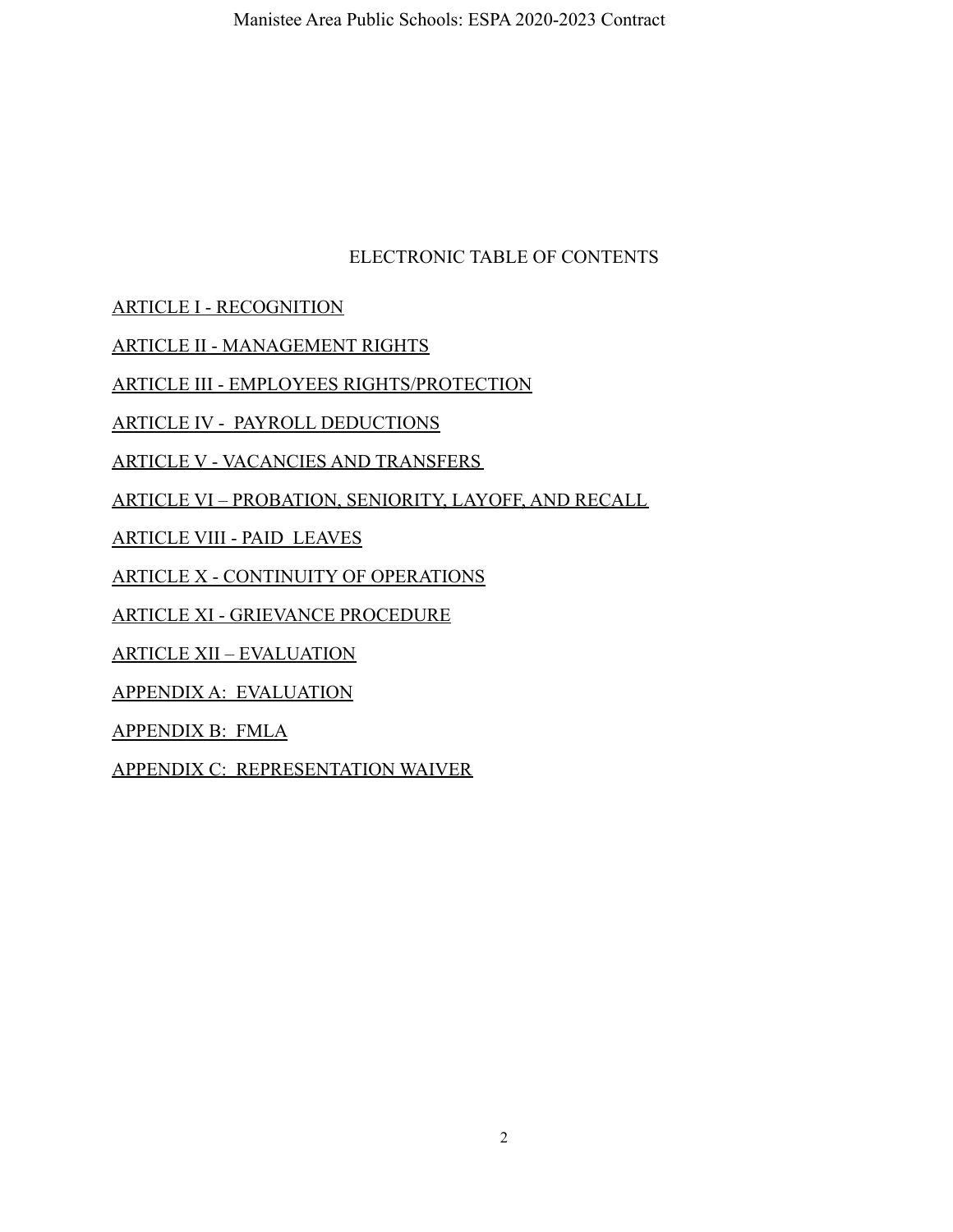## **ARTICLE I - RECOGNITION**

- <span id="page-2-0"></span>A. The Manistee Area Public Schools, hereinafter "employer" hereby recognizes Manistee Educational Support Personnel Association, Michigan Education Association (MEA), National Education Association (NEA), hereinafter the Union, as the sole exclusive bargaining representative, for the purpose of and as defined in the Public Employment Relations Act, as amended, MCLA 423.201 (PERA), for all full time and regularly scheduled part-time paraprofessionals, employed or to be employed by the Employer in any of the following classifications: paraprofessional; library; tech lit, Student Recovery Center (SRC); but excluding all other employees.
- B. Unless otherwise indicated, use of the term "employee" when used hereinafter in this Agreement shall refer to all members of the above defined bargaining unit. Within the Union, for the employees covered herein, there shall be the following categories:
	- a. Full-time: An employee who is employed at least thirty (30) hours per week.
	- b. Regularly Scheduled Part-Time: An employee who is employed less than thirty (30) hours per week.
	- c. Probationary: An employee who is employed to fill a full or part-time position for a trial period of thirty (30) work days.

# **ARTICLE II - MANAGEMENT RIGHTS**

- <span id="page-2-1"></span>A. The Board, on its own and on behalf of the electors of the District hereby retains and reserves unto itself, without limitation, all powers, rights, authority, duties and responsibilities conferred upon and vested in it by the laws and Constitution of the State of Michigan, and of the United States, including the right:
	- 1. To exercise executive management and administrative control of the school system and its properties and facilities.
	- 2. To hire all employees, and subject to the provisions of law and to the limitations of this Agreement, to determine their qualifications and the conditions for their continued employment, or their dismissal or demotion and to promote and transfer all such employees.
	- 3. To establish reasonable regulation, practices, and safety rules from time to time and distribute same to the employees.
- B. The exercise of the powers, rights, authority, duties and responsibilities by the Board, the adoption of policies, rules, regulations, and practices in furtherance thereof, and the use of judgment and discretion in connection therewith shall be limited only by the terms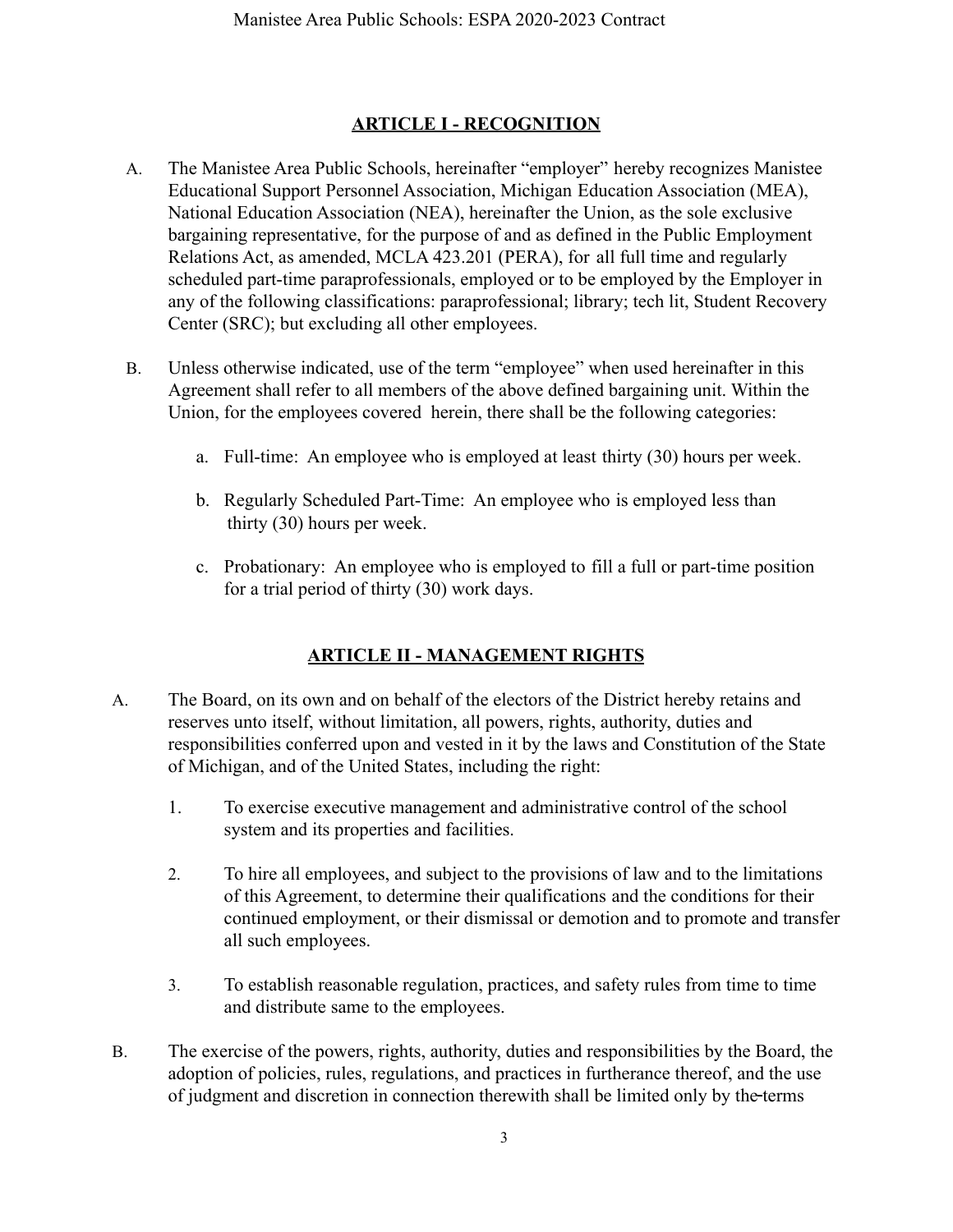hereof in conformance with the Constitution and laws of the state of Michigan, and the United States.

## **ARTICLE III - EMPLOYEES RIGHTS/PROTECTION**

- <span id="page-3-0"></span>A. Just Cause. No employee shall be di**sc**iplined without just cause. The term "discipline" as used in this Agreement includes warnings, reprimands, and suspensions with or without pay, discharge, or other actions of a disciplinary nature.
- B. An employee shall be entitled to have present a representative of the union during any meetings, which will or may lead to disciplinary action by the employer. If the employee refuses union representation, s/he shall sign a statement verifying their decision to waive their right union representation (See Appendix C.) A copy shall be given to the Association President.
- C. To encourage the employee to meet minimum standards of conduct in the performance of their work, a system of progressive discipline shall be fairly applied to all members of the bargaining unit. The following procedure will be established depending upon the severity of the violation:
	- 1. Discussion of problem(s) and oral warning(s).
	- 2. Written warning(s).
	- 3. Suspension(s) with pay while investigating, when applicable.
	- 4. Suspension(s) without pay.
	- 5. Discharge.

The District may accelerate or forego steps in this procedure depending on the severity of the violation.

- D. The parties agree that it is not the responsibility of an employee to render instruction to an entire classroom in the absence of a teacher; therefore, should such an absence occur, the employer shall provide a certified substitute to replace the teacher. Employees, who are certified teachers, shall be paid as a regular substitute teacher or their regular wage, whichever is greater, when working in that capacity.
- E. Any complaints by a parent of a student directed toward an employee, shall be promptly called to the employee's attention if it could become part of the employee's personnel file. Unless prohibited by law (e.g. the Child Protection Law), should the complaint be of such a nature that it requires an investigation by an agency that is not a part of the Manistee Public Schools, the employer shall notify the employee upon referral to the investigating agency.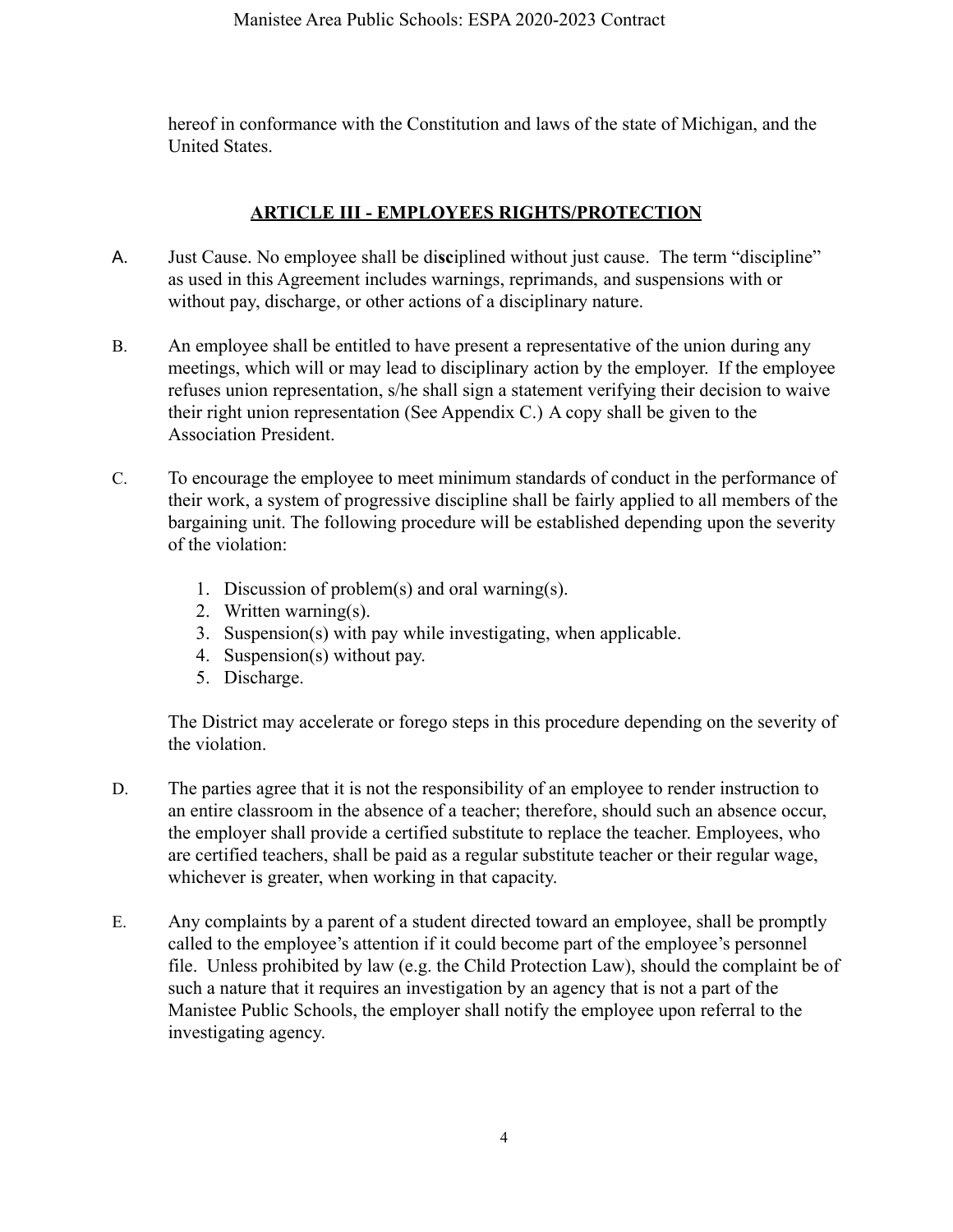#### **ARTICLE IV - PAYROLL DEDUCTIONS**

<span id="page-4-0"></span>A. Upon appropriate written authorization from the bargaining unit member, except where prohibited by law (i.e. PAC contributions, union dues, association fees, payments made in lieu of union dues or association fees, etc), The Employer shall deduct from the wages of any such member and make appropriate remittance for MEA-FS's MEA-sponsored programs (tax-deferred annuities, auto insurance, homeowner's insurance, etc.), MESSA programs not fully Employer-paid, credit union, savings bonds, charitable donations, contributions or any other plans or programs jointly approved by the Association and Employer.

## **ARTICLE V - VACANCIES AND TRANSFERS**

- <span id="page-4-1"></span>A. A vacancy is a newly created position or a vacated present position that the Employer intends to fill on an ongoing basis.
- B. A "temporary vacancy" is a position existing for less than thirty (30) consecutive workdays. Vacancies, which extend beyond the thirty (30) day time period shall be, posted as a permanent vacancy.
- C. Vacancies shall be posted within 10 days of the occurrence and sent to the union President (or designated representative) for distribution to post in each building or work area for a period of ten (10) workdays. Said postings shall contain the following information:
	- 1. Type of work/job classification
	- 2. Location of work
	- 3. Starting Date
	- 4. Rate of pay
	- 5. Hours to be worked
	- 6. Minimum requirements
- D. Interested employees may apply in writing to the Superintendent, or designee, within the ten (10) day posting period. The employer shall notify the union President or designated representative of vacancies occurring during the summer months (June, July, August) by electronic mail or by sending notice of same in sufficient quantity to allow a copy to be mailed to each employee who has furnished the union with adequate numbers of self-addressed, stamped, envelopes to their summer address.

Vacancies shall be filled with a qualified applicant, considering the job description and work history, among other relevant factors. Where two or more candidates have equal qualifications, the applicant having the greatest seniority shall be awarded the position. Should no qualified employee apply, the Employer may fill the vacancy from any source.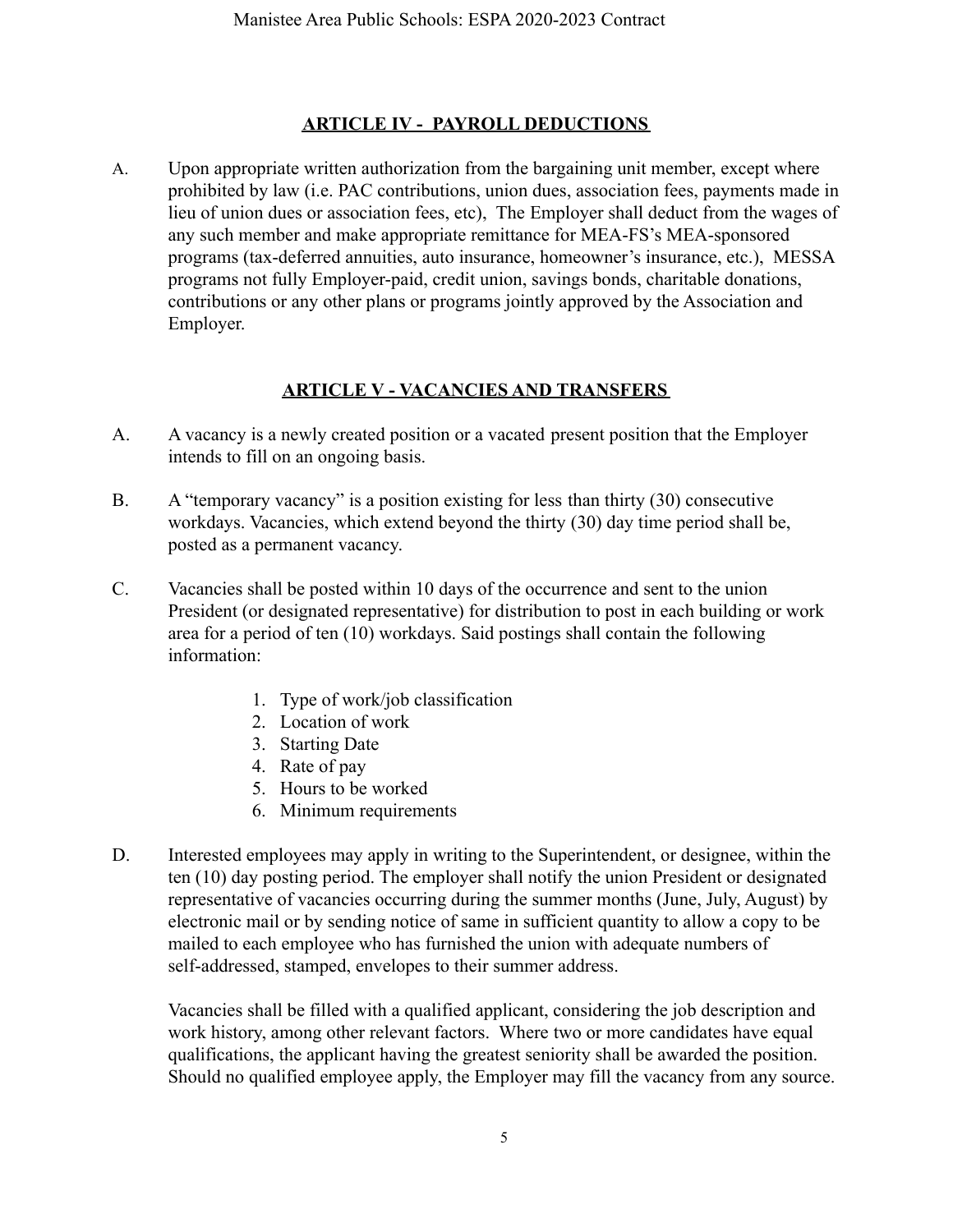- E. The union President or designee shall receive notification of employees who applied for the position. Within ten (10) workdays after the expiration of the posting period, the Employer shall make its decision as to which applicant has been selected to fill a position or provided reason why more time is required. Each applicant and the union shall be notified of who was selected to fill the position.
- F. Employees selected to fill a vacancy or transferred from one position to another shall be given a fifteen (15) work day trial in which to show his/her ability to perform on the new job. The Employer shall give reasonable assistance to enable him/her to perform up to the Employer's standards in accordance with the job description. The employee shall be evaluated using the standard evaluation form (Appendix A) prior to the end of the fifteen (15) work day trial period but a complete written evaluation shall not be completed prior to the last week of the trial.
- G. If the employee is unable to demonstrate the ability to perform the work required during the trial period, in accordance with the minimum standards of the job description, I.E. unable to lift/transfer/administer required student needs, etc., the employer may either extend the trial period up to fifteen (15) additional work days, or the employee shall be returned to his/her previous assignment. The affected employee may exercise the option to return to his/her previous assignment at any time during the trial period.
- H. An employee shall not receive a reduction of wage due to an involuntary transfer or change in assignment. They will be held harmless receiving their current hourly rate until such time that the rate for their new assignment is greater than their current rate. This does not include stipends (Article XIV Item C) which are semester length only. However, employees who voluntarily transfer shall be paid the pay rate of the new classification.
- I. Transfers shall be defined as either a voluntary or involuntary move from one position to another within the bargaining unit. Transfers to fill vacancies shall be governed by the language above pertaining to vacancies  $(A - F)$ . This section will govern other transfers.
- J. Request for Voluntary Transfer. A request for a transfer may be made at any time in writing with a copy to the Association. The request shall specify the position sought. Requests for transfer by bargaining unit members wishing to exchange positions shall be granted upon mutual agreement of both parties. A request for voluntary transfer shall be granted unless the granting of same is inconsistent with the language pertaining to the filling of vacancies. The employer shall acknowledge receipt of the request for transfer within five (5) working days. No bargaining unit member shall be discriminated against because of a request to transfer.
- K. Involuntary Transfer. Involuntary transfers may be made only for reasonable and just cause. Fifteen (15) days notice of the intention to transfer specifying the reasons for same and the position to be transferred to shall be provided to the affected bargaining unit member and the Association. The specifics of the use of involuntary transfers as part of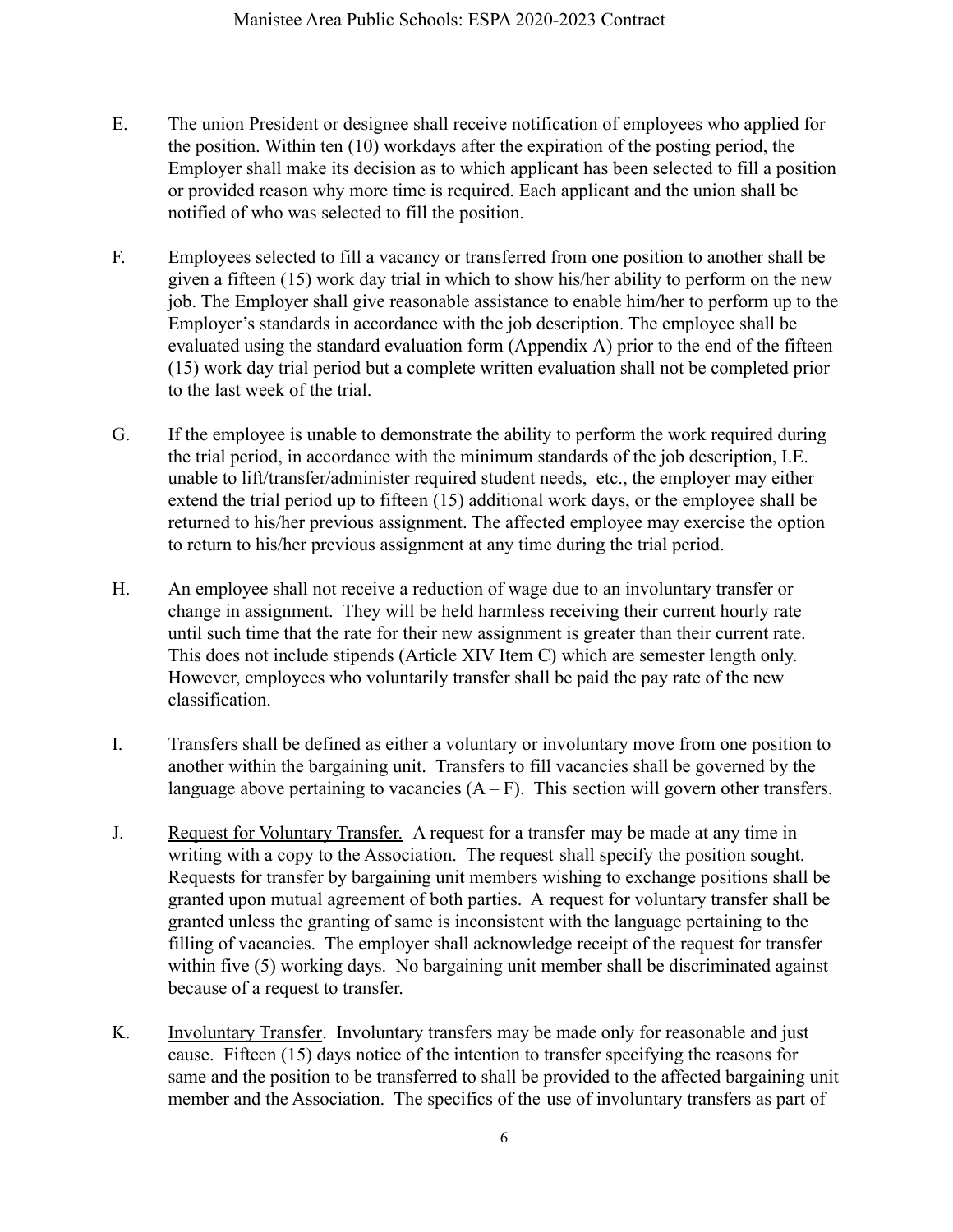staff reduction shall be set forth in the Layoff  $\&$  Recall (ARTICLE VI (C)).

- L. If the Employer deems it necessary to temporarily reassign an employee to other than his/her normal assignment, there shall be no reduction in the employee's wages as a result of a loss of hours. Temporary assignments shall not exceed thirty (30) calendar days.
- M. Temporary Assignments: Temporary absences of employees in the unit may present opportunities to work as a substitute for unit employees who are absent for extended periods of time, which are known in advance to extend for two (2) or more weeks.

Nothing contained in this provision shall be construed as requiring the employer to provide a substitute for any or all of the assignment of an absent employee.

Temporary assignments may be instituted by the superintendent for a period not to exceed thirty (30) working days unless otherwise mutually agreed. Except in the case of emergency, the employee shall receive at least one (1) week notice of the assignment.

## **ARTICLE VI – PROBATION, SENIORITY, LAYOFF, AND RECALL**

- <span id="page-6-0"></span>A. Probation: New employees hired into the unit shall be considered probationary for the first thirty (30) working days. There shall be no seniority among probationary employees.
- B. Seniority. When an employee finishes the probationary period they shall rank for seniority from the original date of hire in the permanent position. The original date of hire shall be the date the job posting expired. In the event that more than one individual has the same date of hire, position on the seniority list shall be determined by drawing lots.
	- 1. The seniority list will be maintained by the Employer and shall contain the date of hire, the names of all employees in the unit entitled to seniority, and the amount of seniority accrued.
		- a. The list shall be posted within thirty (30) days of the effective date of the contract.
		- b. Thereafter, the seniority list will be reviewed by October 1 of each year.
		- c. If the union does not object to the seniority list within thirty (30) days of its posting, it shall be deemed accurate and may not subsequently be subject to the grievance procedure.
	- 2. Seniority shall be lost by an employee upon termination, resignation, or retirement.
		- a. When an employee is transferred to a non-bargaining unit position his/her seniority shall be frozen. Employees returning to the bargaining unit shall be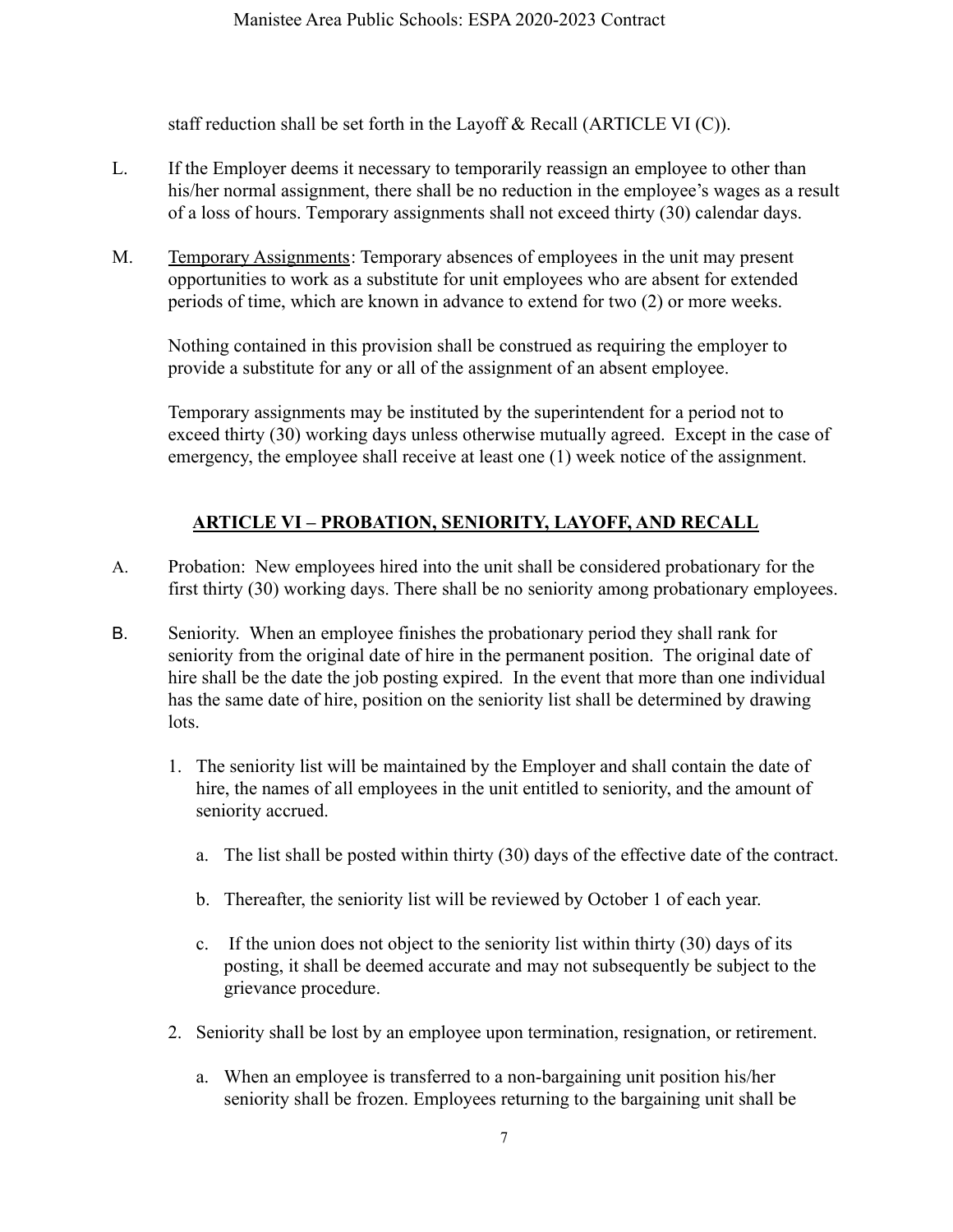placed on the seniority list in the position at which their seniority was frozen and begin earning seniority from that point.

- C. Layoff: Layoff shall be defined as a necessary reduction in the workforce. The Board and the Union understands that should a layoff be necessary during the course of this Agreement, the reduction of employee hours to bring about the reduction of insurance benefits is not the intent of the parties.
- D. Layoff Notice: No bargaining unit member shall be laid off pursuant to a necessary reduction in the work force unless said bargaining unit member shall have been notified of said layoff no less than forty-five calendar days prior to the effective date of the layoff. However, understanding the hardship of layoff, the district shall make every attempt to provide employees with more than 21 calendar days notice.
- E. Layoff Procedure: In the event of a necessary reduction in workforce, the Employer shall first layoff probationary bargaining unit members, provided that the remaining employees are presently qualified to perform the remaining work as pursuant to NCLB.
	- 1. Thereafter employees having seniority shall be laid off in inverse order of seniority provided the senior employee is presently qualified to perform the remaining work and has the minimum qualifications for the position per job description/job posting.
	- 2. Bump Right: An employee, who is laid off pursuant to this article, has the right to assume a position, for which they are presently qualified to perform the work and have the minimum qualifications per job description/job posting, which is occupied by an employee with less seniority.
	- 3. In no case shall a new employee be employed by the employer while there are laid-off bargaining unit members who are presently qualified to perform for a vacant or newly created position.
	- 4. Bargaining unit members on layoff shall accrue seniority during the period of such layoff. Acceptance or refusal of recall to a position which is lower in pay and/or benefits than the position from which the bargaining unit member was laid-off shall not affect his/her rights to recall to an equivalent position.
	- 5. Partial Layoffs: The Employer shall be able to reduce full-time positions to part-time positions. If the Employer finds it necessary to reduce staff and chooses to reduce full time to part time the layoff notice will be 45 days instead of 21 days. (Article VI Section D)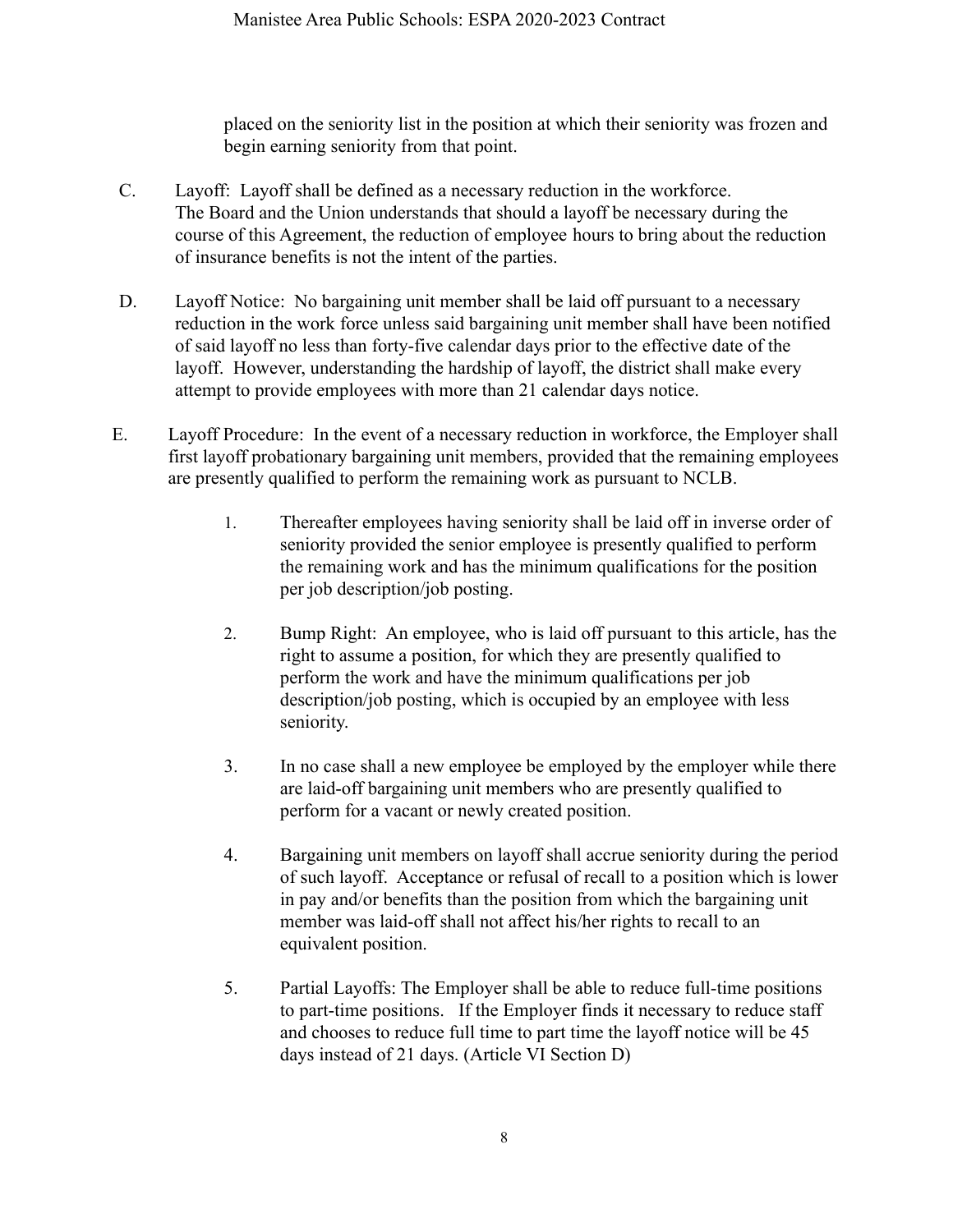- F. Substitute Priority: A laid-off bargaining unit member shall, upon application and at his/her option, be granted priority status on the substitute list according to his/her seniority.
- G. COBRA: The Consolidated Omnibus Budget Reconciliation Act (COBRA) provides for the continuation of group health coverage that may be otherwise lost. Qualified employees who were enrolled in health coverage at the time of layoff may continue coverage at group rates. The cost of continuation is the sole responsibility of the employee. Employees electing COBRA coverage must do so within 60 days of layoff.
- H. Recall: Recall of employees shall be in inverse order of layoff with the most senior employee on layoff recalled first, provided he/she possesses the minimum qualifications for the position.
	- 1. No new employees shall be employed when there are members of the bargaining unit on layoff who are presently qualified to perform and who possess the minimum qualifications for the position per job description/job posting.
	- 2. Notices of recall shall be sent by regular mail and electronic mail to the last known address as shown on the Employer's records. The recall notice shall state the time and date on which the bargaining unit member is to report back to work. It shall be the bargaining unit member's responsibility to keep the Employer notified as to his/her current mailing and electronic address.
	- 3. A recalled bargaining unit member shall be given seven (7) calendar days from receipt of notice, excluding Saturday, Sunday and holidays, to notify the Employer of his/her intent to return to work. The Employer may fill the position on a temporary basis until the recalled bargaining unit member can report for work providing the bargaining unit member reports within the seven (7) day period. Recalled employees shall be granted up to an additional eight (8) days to report to work for proven good cause due to personal or extenuating circumstances, including but not limited to illness, work commitment, moving. In such cases, the district shall have the right to continue to fill the recalled position for the extended time without violation of the timeline. [With understanding that someone working elsewhere has a total of 15 days to accept recall so they can give 14 days notice.]
	- 4. Employees shall have the right to accept or reject part-time positions without affecting their right to a full time position.
	- 5. Bargaining unit members recalled to full-time work for which they are qualified are obligated to take said work. A bargaining unit member who declines recall to full-time work for which he/she is qualified shall forfeit his/her seniority rights.
	- 6. Employees on layoff shall maintain recall rights for a period of three (3) years.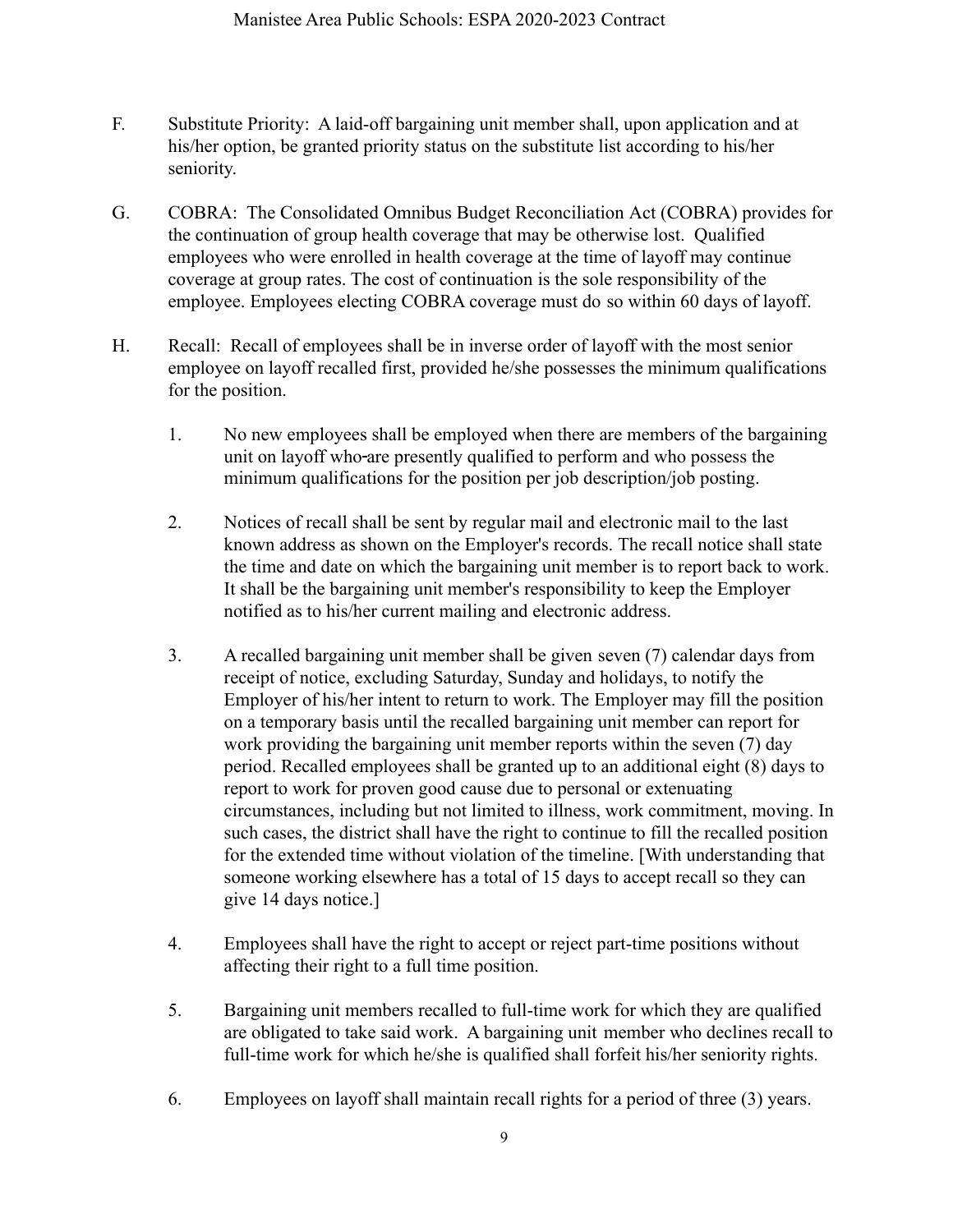7. Reimbursement of Unemployment: An employee who is laid off under the above provisions and who is paid unemployment compensation benefits during the summer immediately following the layoff and who is subsequently recalled to a position at the beginning of the next school year at their contracted rate of compensation, will reimburse the District for the unemployment compensation benefits which will be deducted from the employee's payroll payments over the school year.

## **ARTICLE VII - EMERGENCY/SCHEDULED SCHOOL CLOSINGS**

- A. Emergency/School Closings
	- 1. Employees shall not be expected to work, but shall be paid their normal daily rate of pay on days that school is canceled due to emergencies, provided the canceled days are not rescheduled.

## **ARTICLE VIII - PAID LEAVES**

- <span id="page-9-0"></span>A. Paid Sick Leave. Each employee shall be provided with ten (10) days of paid sick leave at the beginning of July 1 - the start of the "benefit year." A day of sick leave shall be based on the employee's regularly scheduled daily hours. For employees hired during a benefit year, the District will prorate the paid medical leave that is provided under this subsection. Accrued paid sick leave may be used in one-half  $(\frac{1}{2})$  day increments. If requested by the Employer to provide supporting documentation, an employee will have at least three (3) workdays to provide the requested documentation.
	- 1. Paid Sick leave may be used for the following reasons:

a. The eligible employee's mental or physical illness, injury, or health condition; medical diagnosis, care or treatment of the eligible employee's mental or physical illness, injury, or health condition; or preventative medical care for the eligible employee.

b. The eligible employee's family member's mental or physical illness, injury, or health condition; medical diagnosis, care, or treatment of the eligible employee's family member's mental or physical illness, injury, or health condition; or preventative medical care for a family member of the eligible employee. (Employee's family member includes biological, adopted or foster child, stepchild or legal ward, or a child to whom the eligible employee stands in loco parentis; a biological parent, foster parent, stepparent, or adoptive parent or legal guardian of an eligible employee or an employee's spouse or an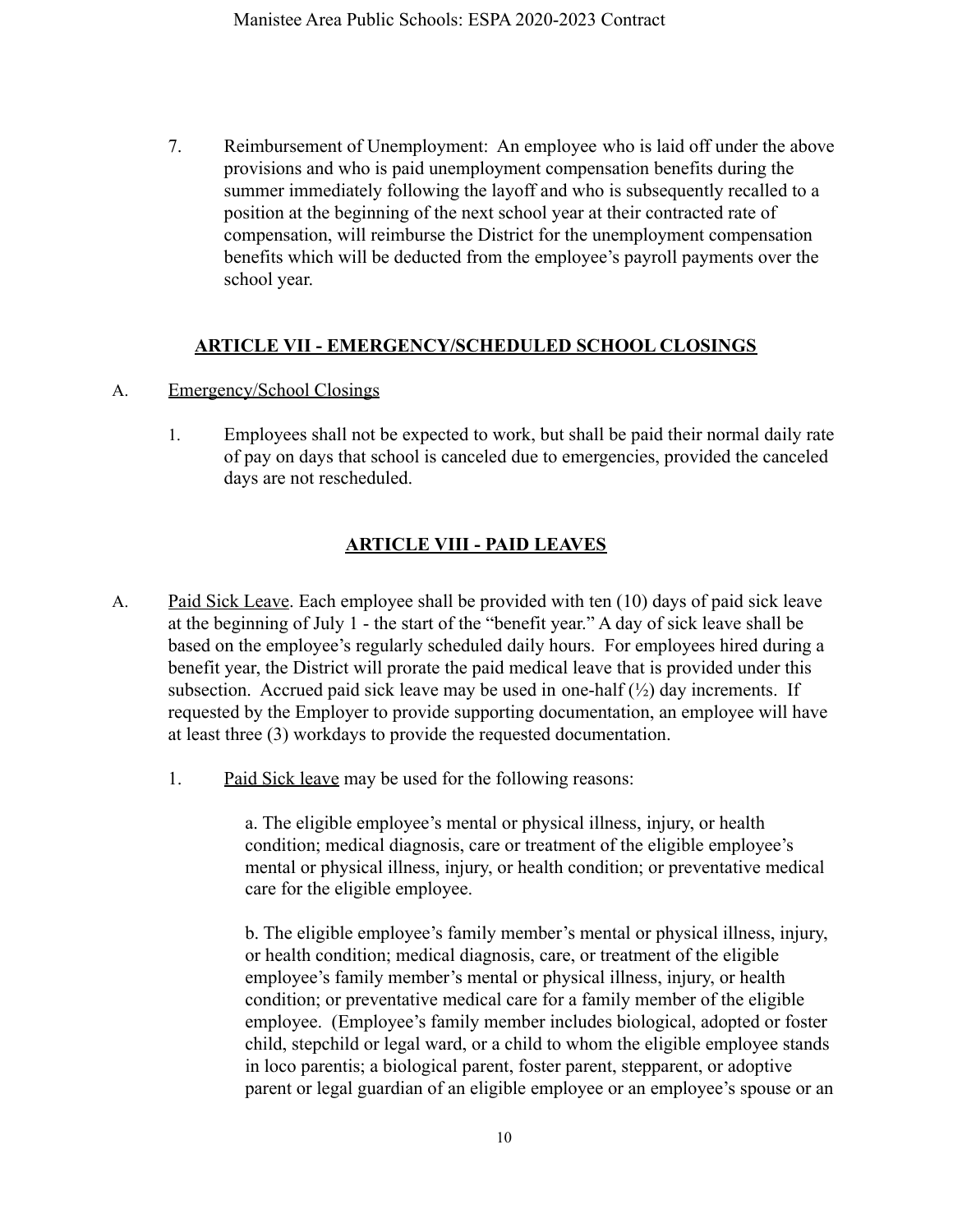individual who stood in loco parentis when the eligible employee with a minor child; grandparent; grandchild; a biological, foster or adopted sibling. When there are two individuals that live together for a number of years, they will be covered by the above definition of spouse.)

c. If the eligible employee or the eligible employee's family member is a victim of domestic violence or sexual assault; the medical care or psychological or other counseling for physical or psychological injury or disability; to obtain services from a victim services organization; to relocate due to domistic violence or sexual assault; to obtain legal services; or to participate in any civil or criminal proceedings related to or resulting from the domestic violence or sexual assault.

d. For closure of the eligible employee's primary workplace by order of a public official due to a public health emergency; for an eligible employee's need to care for a child whose school or place of care has been closed by order of a public official due to a public emergency.

2. Accumulation of Unused Paid Sick Days and Termination. Unused portions of earned sick leave shall accumulate from year to year to a maximum of seventy-five (75) days. Should an employee terminate their employment with the district prior to the conclusion of any school year; wages paid for sick time used in excess of the prorated number of days earned shall be deducted from the employee's final paycheck. Should such check not be sufficient to cover the entire repayment obligation, the balance shall be immediately due and payable to the Manistee Area Public Schools. Unused days which have been earned in excess of the accumulation maximum shall be surrendered annually at 25% of the normal daily wage.

Employees with fifteen (15) or more years of service and retiring at the end of the 2020-21 through the 2022-23 school years shall receive a sick day payout of twenty (\$20) per day provided that they give notice by the last work day of the school year. The parties agree that this benefit shall terminate on June 30, 2023, and after that date this provision shall be null and void.

- B. Personal Leave. Employees shall be entitled to two (2) personal leave days per year to be used at the discretion of the employee. The employee shall notify his/her immediate supervisor at least two (2) days in advance of the leave.
- C. Jury Duty. Any employee called for jury duty or subpoenaed to testify during the working hours in any judicial matter shall be paid for full compensation for such time. Any compensation received for such appearance minus travel expense shall be paid to the Board to offset wages paid.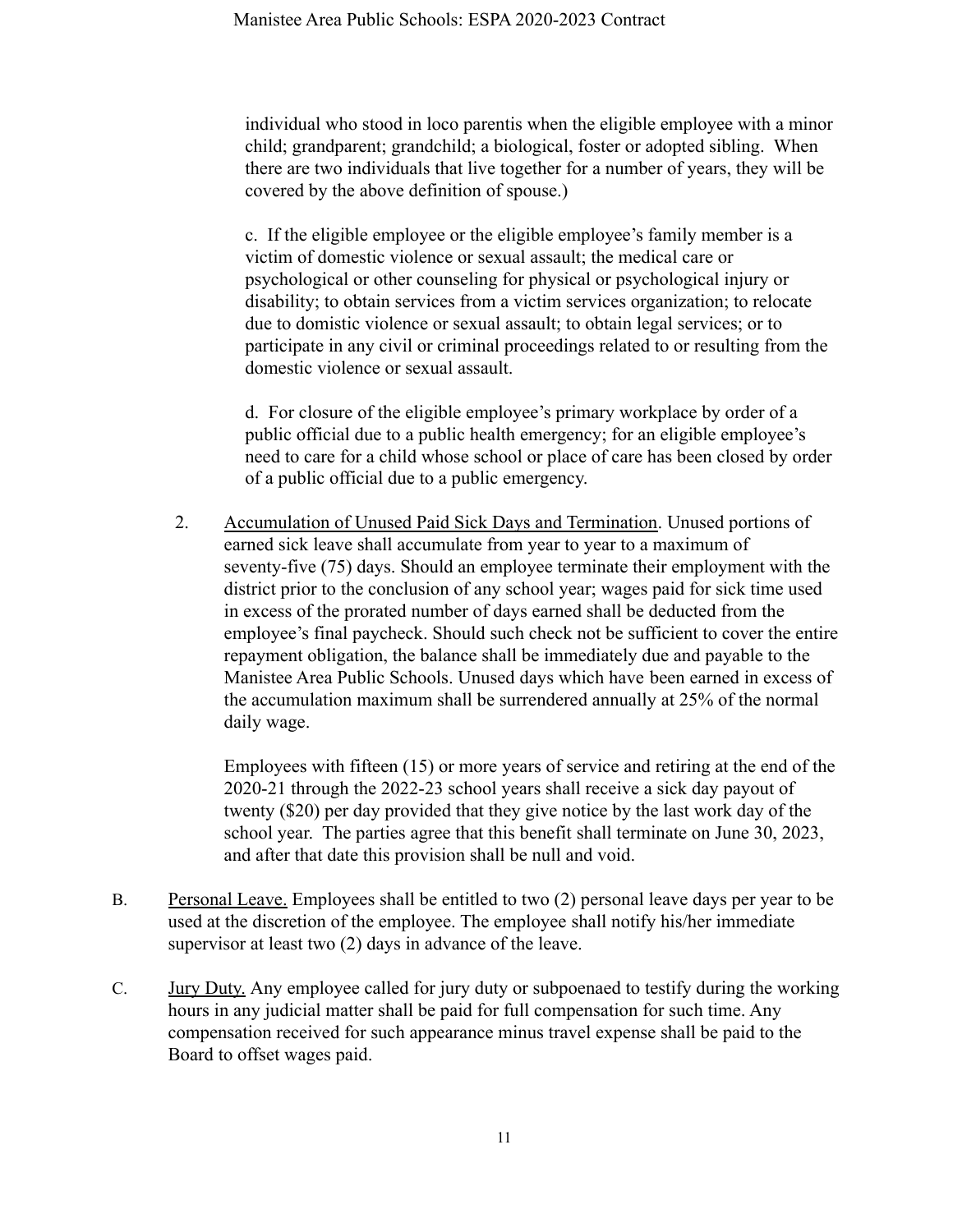- D. Funeral Leave. Employees may be granted up to three (3) days paid leave for members of the immediate family with additional approved time deduction from sick leave. Employee's family member includes biological, adopted or foster child, stepchild or legal ward, or a child to whom the eligible employee stands in loco parentis; a biological parent, foster parent, stepparent, or adoptive parent or legal guardian of an eligible employee or an employee's spouse or an individual who stood in loco parentis when the eligible employee with a minor child; grandparent; grandchild; a biological, foster or adopted sibling. When there are two individuals that live together for a number of years, they will be covered by the above definition of spouse.
- E. Good Attendance Bonus. An incentive bonus shall be paid to each employee at the conclusion of the school year for conservation of sick leave according to the following schedule:

| <b>Incentive Bonus</b> |
|------------------------|
| \$250                  |
| \$200                  |
| \$100                  |
|                        |

## **ARTICLE IX - UNPAID LEAVES**

- A. Leaves of absence without pay or benefits for up to one (1) year may be granted upon written request from an employee. During said leaves, seniority shall be frozen after the first five (5) months of the leave. Requests for leaves shall include the reason for the leave, the beginning date and ending date of the leave(s). An employee returning from leave shall be reinstated to the same or equivalent position he/she held when the leave began.
- B. Association Leave: The Union shall have (3) days annually of unpaid Union leave time to allow union representatives to conduct union business. The union shall access this time by written notice from the union president, at least forty-eight (48) hours in advance. In case of emergency, the forty-eight (48) hour notice shall be waived.
- C. Family Medical Leave Act
	- 1. Employees shall be granted up to twelve (12) weeks unpaid leave in accordance with the Family Medical Leave Act. Such leave shall be granted for any of the following reasons:
		- to care for the employee's child after birth, or placement for adopt or foster care;
		- to care for the employee's spouse, son or daughter, or parent, who has a serious health condition, or
		- for a serious health condition that makes the employee unable to perform the employee's job.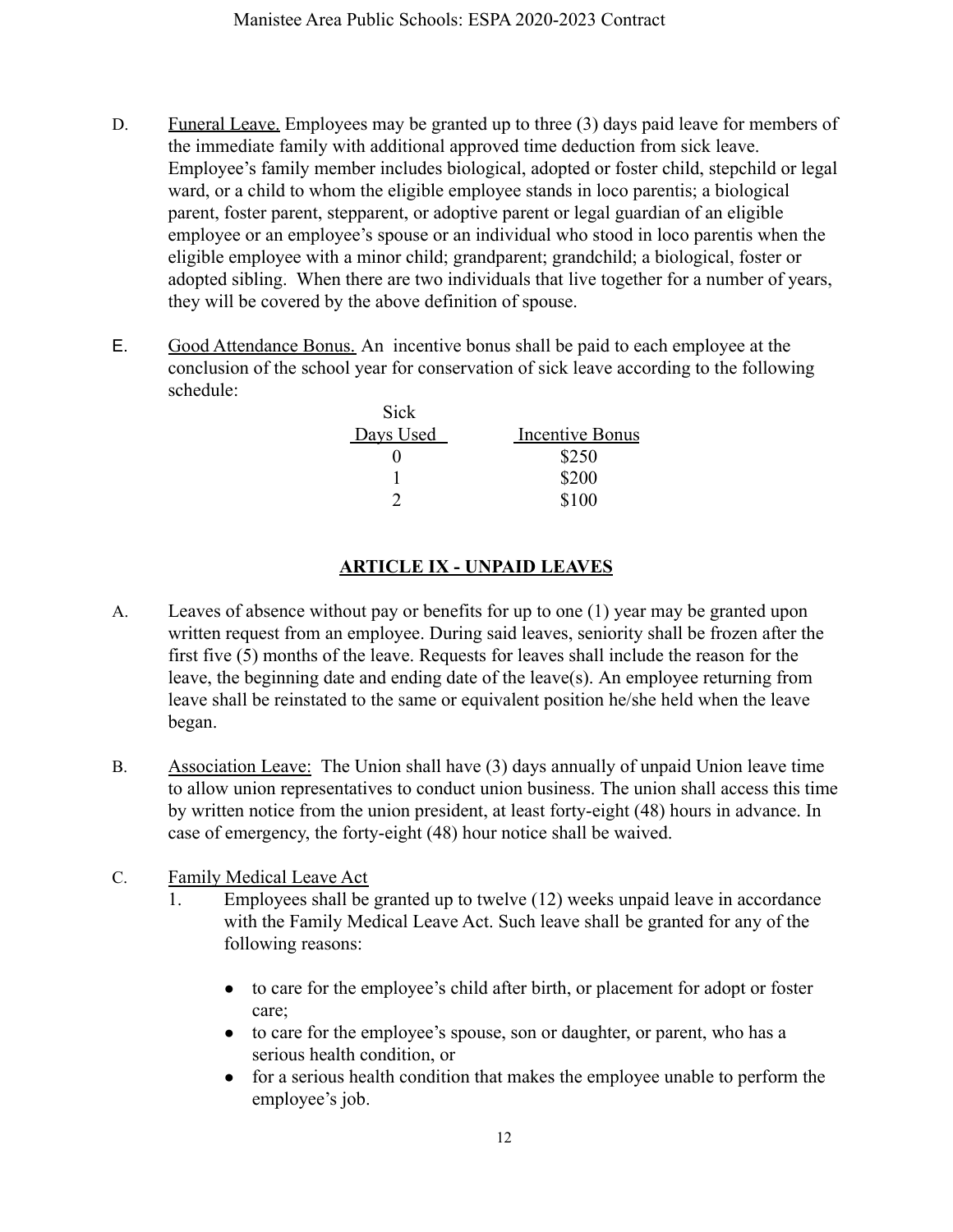- 2. The employer shall retain the employee's health coverage under the group health care plan for the duration of the FMLA leave.
- 3. Upon return from the FMLA leave, the employee must be restored to their original or equivalent position with equivalent pay, benefits, and other rights of the contract.
- 4. The use of FMLA leave cannot result in the loss of any employment benefit that accrued prior to the start of the employee's leave.
- 5. A "serious health condition" is defined by the law as an illness, injury, impairment, or physical or mental condition that involves 1) inpatient care in a hospital, hospice, or residential medical care facility or 2) continuing treatment by a healthcare provider. Other conditions of the Family and Medical Leave Act shall apply to leaves in this section. See Appendix B for a complete summary of FMLA leave rights and responsibilities.
- 6. FMLA leave shall run concurrently with any other applicable leave, such as for example, medical, disability or worker's compensation leave when the employee experiences a serious health condition.
- D. Military Leave
	- 1. Leave of Absence: A paid leave of absence shall be granted to any employee who (1) is called up to active duty, or (2) is drafted for active military duty, or (3) enlists for active military duty in any branch of the armed forces or Coast Guard of the United States while a call-up of military reserves or a draft is in effect. The leave of absence shall be automatic; however the employee shall provide the employer as much notice as possible (the parties understand that national security considerations may delay notice of a call-up order).
	- 2. Duration: The duration of the leave shall be for the duration of the call-up, induction (draft) or enlistment plus, if requested by the employee, a period of time up to a duration equal to the balance of the school year.
	- 3. Compensation & Benefits: The Employer shall continue any and all contractual rights and benefits for the employee and his/her family as if the employee was actively working during any leave of absence granted pursuant to the above provisions and continuing through the end of the month following the month in which the period of active duty ends; including but not limited to the following provision:

Seniority, salary schedule experience, leave day accrual and all other contractual rights shall continue to accrue as if the employee was actively working for the school district.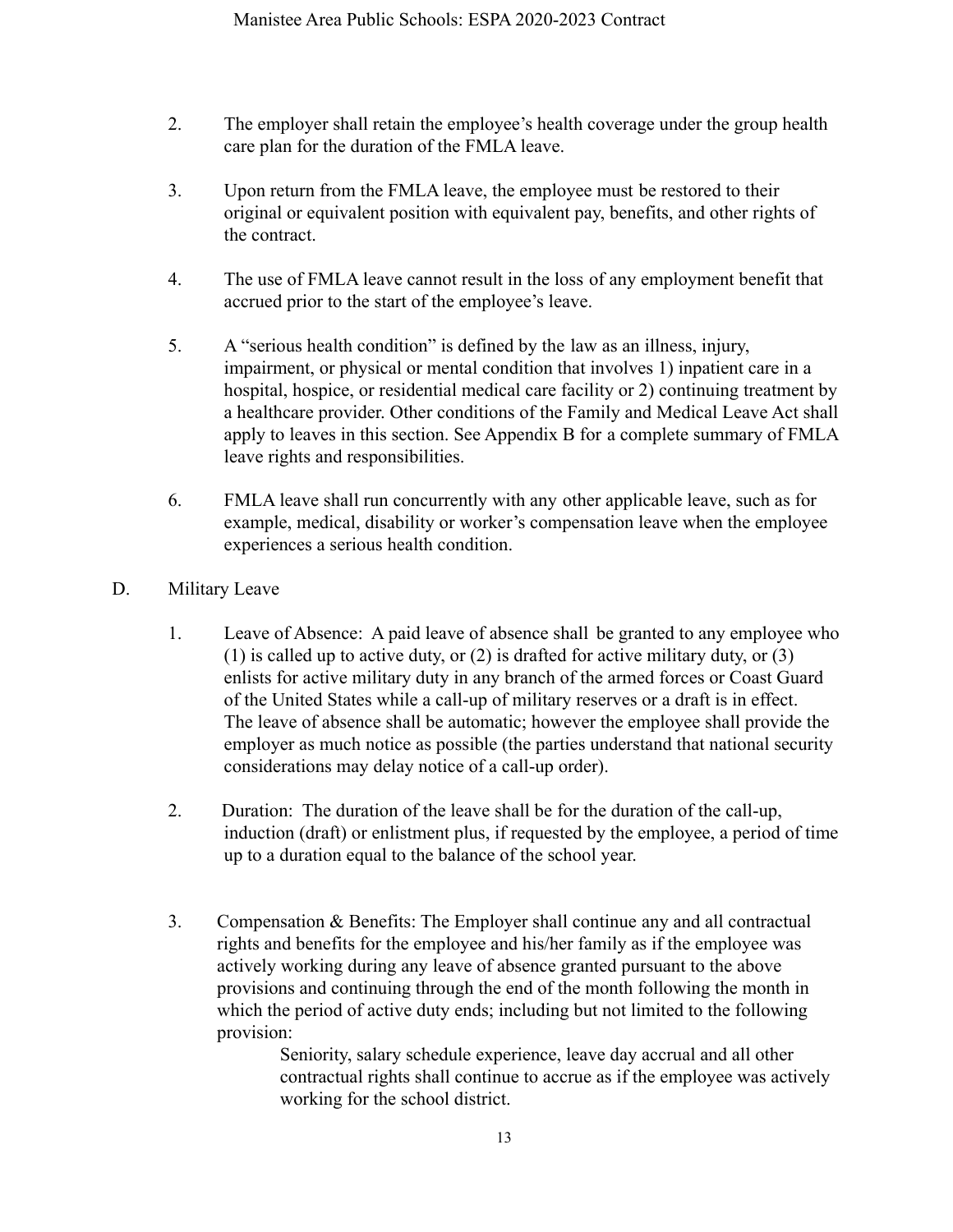- 4. Return to active employment: The employee shall have the right to return to active employment immediately upon return from active duty or at any time thereafter up to the start of the school year immediately following the end of his/her period of active duty. The employee shall return to his/her position held immediately prior to reporting for active duty. If said position has been eliminated, the employee shall have the right to bump any employee with less seniority.
- 5. Disability: If an employee suffers a disability during a leave of absence granted pursuant to the provisions above, he/she shall be granted a paid sick leave of absence. If he/she exhausts his/her accumulated sick leave and the sick leave bank (if any); he/she shall automatically be granted an unpaid leave of absence for the duration of the disability. Return to active employment shall be with the same rights as provided by paragraph 5. above, i.e. the employee shall be considered as if he/she was returning directly from active duty, provided that the employee has submitted a certificate from a health care provider releasing the employee to perform the essential functions of the assigned position to which the employee is returning.
- 6. Training: If an employee attends the annual training for reservists or active duty training on a workday, the employee shall be considered and treated as being on a paid leave of absence. The employee shall notify his/her immediate supervisor of these training dates no later than the workday prior to the training date.
- 7. Additional rights: The rights above shall be considered to be in addition to any other rights provided by law.

#### E. Other Non-Medical Leaves

The district may grant upon request a non-medical leave of absence upon written request and subject to board approval. In order to return to work from a non-medical leave there must be an open position within the bargaining unit. An employee returning from non-medical leave will not be guaranteed their previous position, but will be guaranteed any open position for which they qualify.

## **ARTICLE X - CONTINUITY OF OPERATIONS**

- <span id="page-13-0"></span>A. Both parties recognize the desirability of continuous and uninterrupted operation of the instructional program during the normal school year and the avoidance of disputes which threaten to interfere with such operations.
- B. The Employer and the Union agree that they will not, during the period of this agreement, directly or indirectly, engage in or assist in any unfair labor practice as defined by the Public Employment Relations Act. The union and its members agree not to engage in a strike and the Employer also agrees that it will not lockout any employee during the term of this agreement.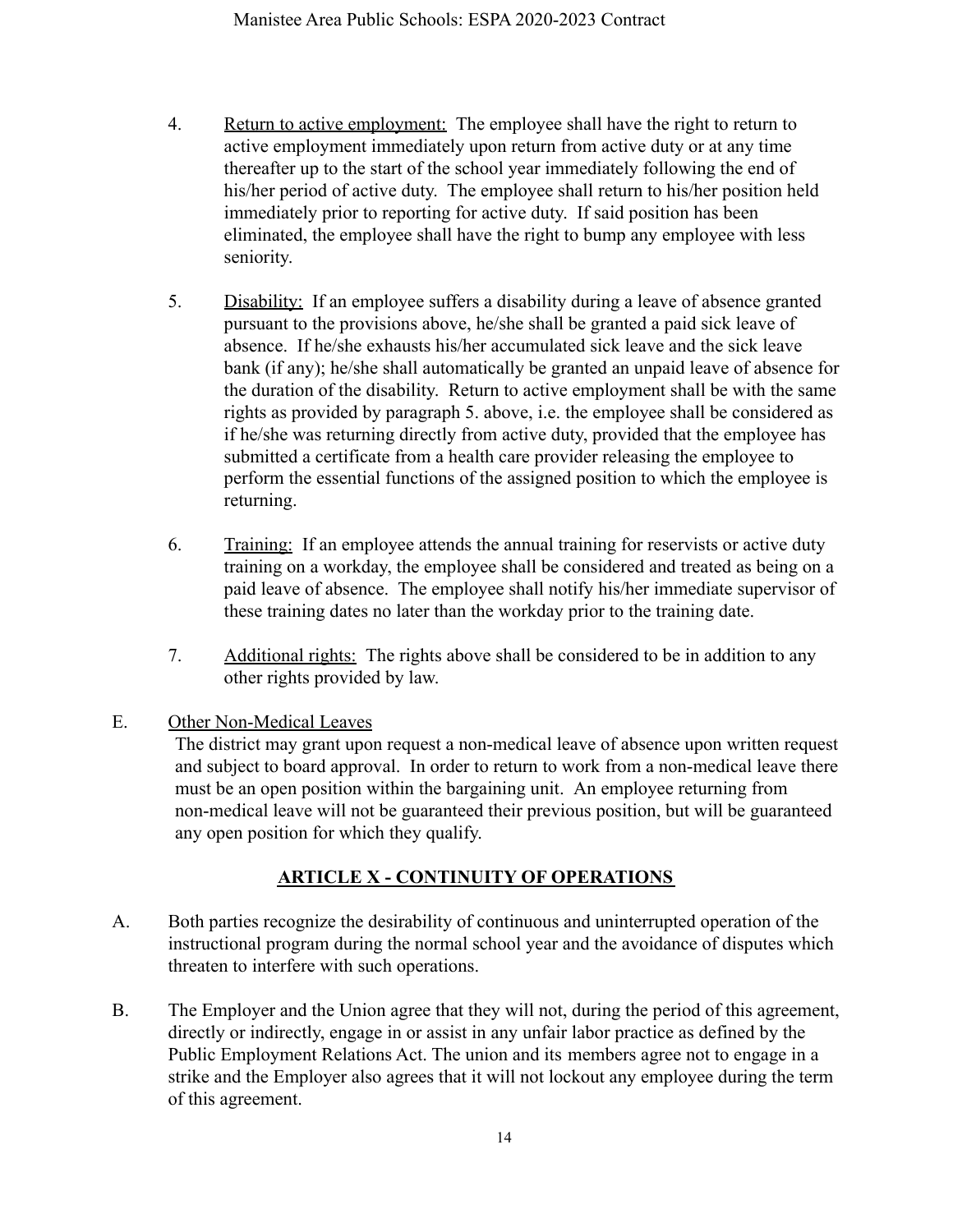#### **ARTICLE XI - GRIEVANCE PROCEDURE**

- <span id="page-14-0"></span>A. A grievance shall be a claim of a violation, misinterpretation or misapplication of a written provision of this negotiated agreement.
- B. The term "days" shall mean business days of the District.
- C. The number of days indicated at each level should be considered as maximum and every effort should be made to expedite the process. The time limits may be extended by mutual written consent.

If the grievance is filed on or after June 1, the time limits shall be reduced in order to effect a solution prior to the end of the school year or as soon thereafter as is practical.

- 1. Level One: An employee (group of employees or the Union) believing there to be a grievance shall within fifteen (15) days of an alleged violation, or within fifteen (15) days of the time he/she/they reasonably should have been aware of same, of the express provisions of this Agreement, shall orally discuss the grievance with his/her immediate supervisor or principal individually, together with his/her Union representative or through the Union. Regardless of the discussion with the immediate supervisor/principal or an unsatisfactory resolution, a written grievance must be filed within twenty (20) twenty-five (25) days of an alleged violation or within twenty (20) twenty-five (25) days of the time the grievant(s) reasonably should have been aware of the alleged violation. The written grievance shall state the date of the alleged grievance, the specific provision(s) of the agreement allegedly violated, and the relief sought in the resolution of the grievance.
- 2. Level Two: After receipt of a written grievance at Level One, the immediate supervisor or principal shall have seven (7) ten (10) days to issue a written response.
- 3. Level Three: In the event the grievant(s) or the union is not satisfied with the disposition of the grievance at Level Two by the immediate supervisor or principal, or if no decision has been rendered within the seven (7) days timeline, the grievance may be advanced to the Superintendent within seven (7) days after a response was due at Level Two. Within seven (7) days from the receipt of the grievance by the Superintendent, he/she shall render their response, in writing.
- 4. Level Four: If the grievant or the Union is not satisfied with the disposition of a grievance about employee discharge at level three, or if no decision has been rendered within seven (7) days from the date the grievance was forwarded to the Superintendent, the grievant or the Union may, within ten (10) days, refer the grievance to the Board. Within fourteen (14) days from receipt of the written referral, the Board shall meet with the Union's Representative(s) for the purpose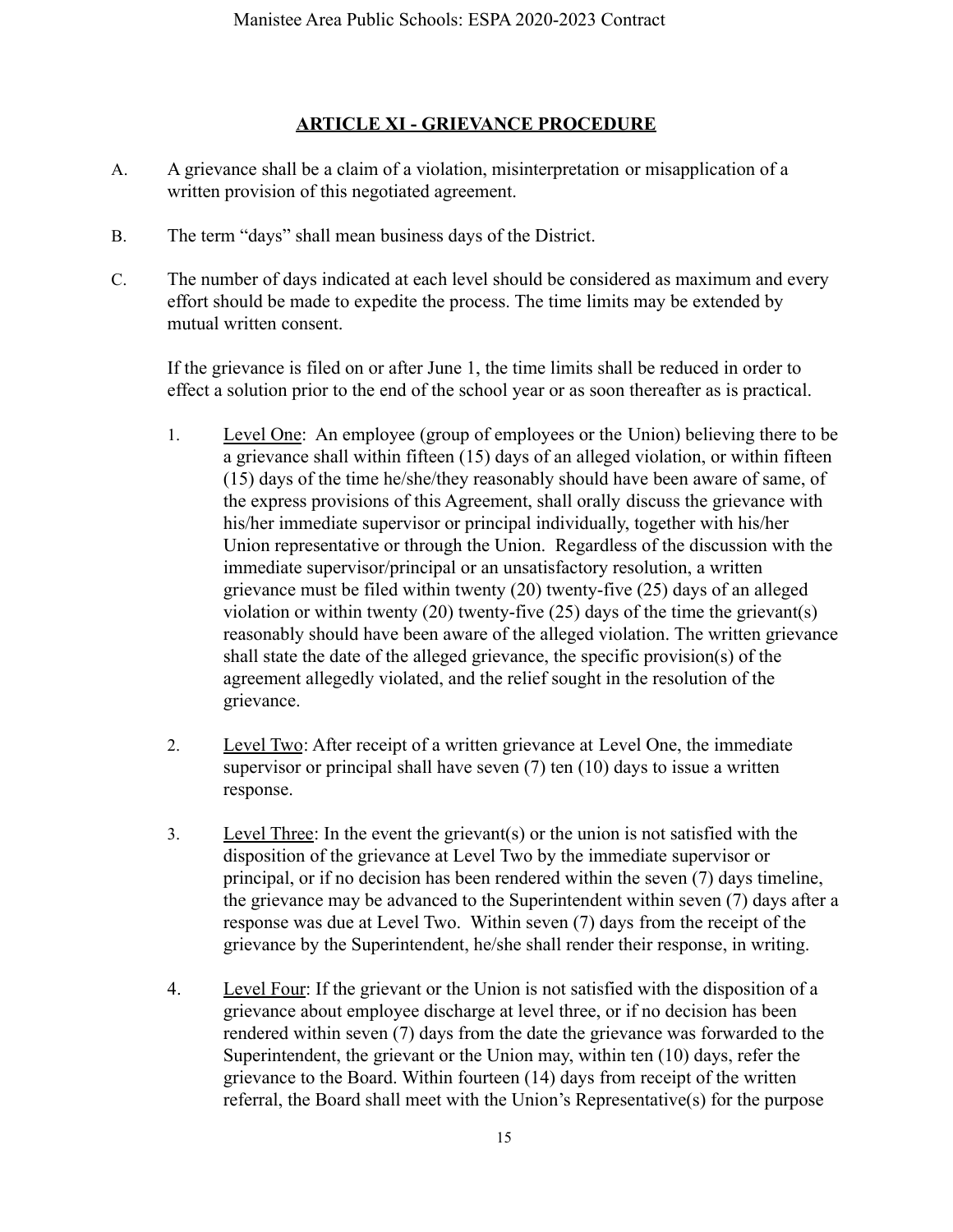of hearing evidence and determining whether a violation, misinterpretation or misapplication occurred. A decision shall be rendered in writing within Ten (10) days of the meeting. If the grievant or Union is not satisfied with the disposition of this grievance, it may be advanced to Level Five. At the grievant's request, a copy of the grievance chain through Level Four will be provided to all board members.

- 5. Level Five: If the Association is not satisfied with the disposition of the grievance by the Superintendent, or in the event of a discharge grievance - by the Board-or if no decision is reached within the ten (10) day period, the grievance may, be submitted to arbitration before an impartial arbitrator selected by the two parties. If the parties cannot agree as to the arbitrator, he shall be selected by the American Arbitration Association in accordance with its rules. Both parties agree to be bound by the award of the arbitrator except as specified in Paragraph A. The fees and expenses of the arbitrator shall be split by the parties.
	- a. Powers of the arbitrator are subject to the following limitations:
		- 1. S/he shall have no power to add to, subtract from, disregard, alter or modify any of the provisions of this Agreement.
		- 2. S/he shall have no power to establish salary scales or other provisions of any successor Agreement.
		- 3. S/he shall have no power to decide a matter which has also been filed with an administrative agency (e.g., MERC, MDCR, EEOC, OCR, MESC, DOL, etc).

#### D. Miscellaneous

- 1. A grievance may be withdrawn at any level without prejudice or record. Such withdrawal shall not toll the time period within which a grievance must be filed under this agreement.
- 2. No reprisals of any kind shall be taken by or against any party of interest or any participant in the grievance procedure by reasons of such participation.
- 3. All documents, communications, and records dealing with a grievance shall be filed separately from the personnel files of the participants.
- 4. Forms for filing and processing grievances shall be designed, prepared, and distributed by the Superintendent and the Union.
- 5. Access shall be made available to all parties, places and records for all information necessary to the determination and processing of the grievance. A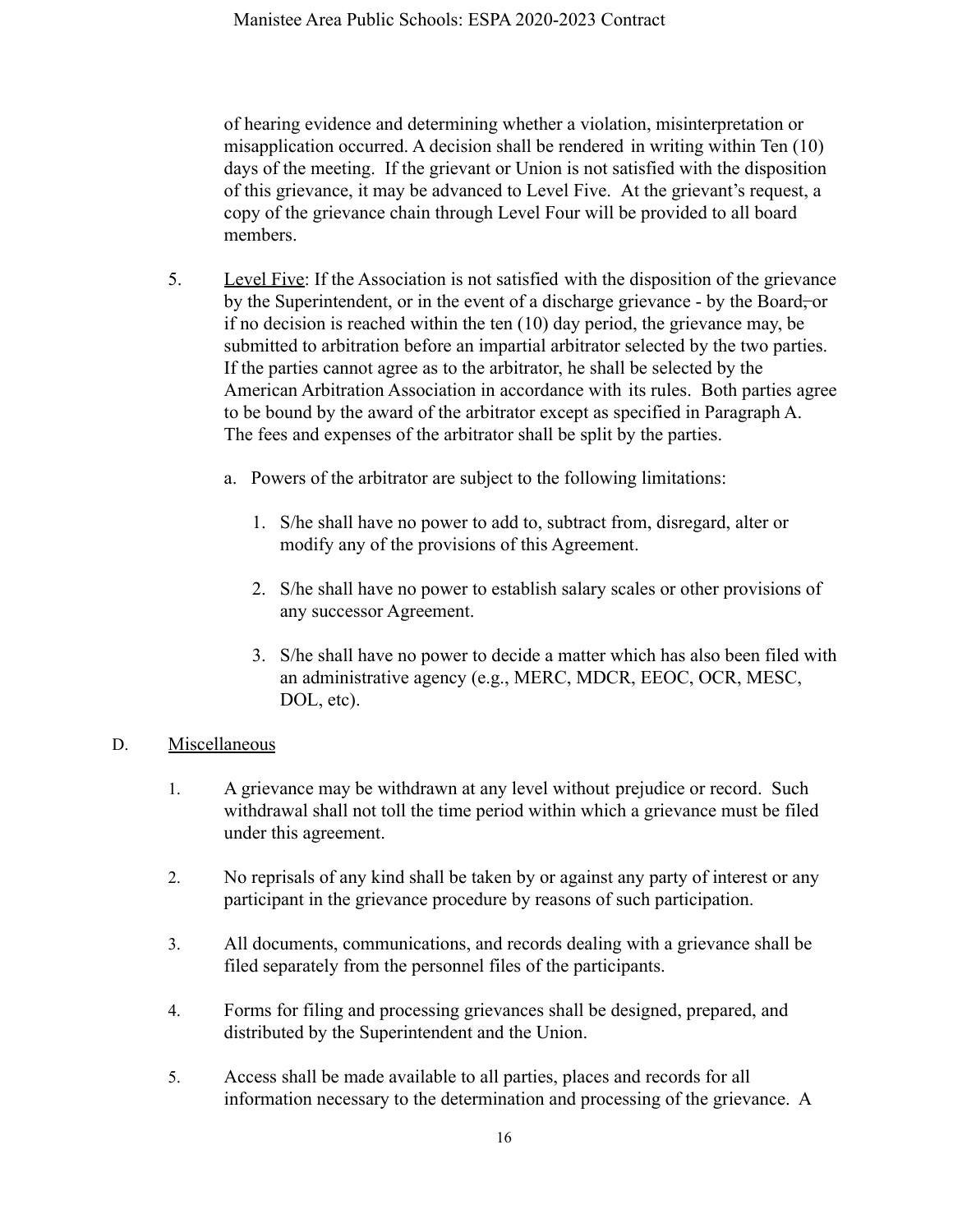District designee will accompany the grievant or union representative during the inspection of personnel files or any other record maintained by the District.

- 6. Should an employee or the Union fail to institute a grievance or resubmit the grievance to the next level, within the time limits specified, the grievance will not be processed. If the employer fails to respond within the time limits specified, the grievance shall be automatically advanced to the next level.
- 7. In the case of employment termination, the grievance shall begin with the superintendent level.

## **ARTICLE XII – EVALUATION**

- A. Probationary employees shall be evaluated on or before the expiration of their probationary period. Thereafter each employee shall be evaluated annually for the remainder of their employment. Probationary employees shall have an informal evaluation on or about the midpoint of the probation.
- B. Each employee upon employment or change in position or job description shall be apprised of the criteria upon which he/she will be evaluated. Evaluations shall be done by the building principal with consultation by the teacher(s) with whom the employee works. At any time, an employee may be placed on a formal evaluation process if the supervisor believes the performance so requires.
- C. All evaluations, which shall include a conference with the evaluator, shall be reduced to writing by May 31. A copy of the evaluation will be given to the employee. If a supervisor believes an employee is doing unacceptable work, the reasons therefore shall be set forth in specific terms, as shall an identification of the ways in which the employee is to improve, and the assistance to be given by the employer towards that improvement. In subsequent evaluations, failure to again note a specific deficiency shall be interpreted to mean that adequate improvement has taken place, unless the evaluator explains why there was no meaningful opportunity to observe the deficiency in subsequent observations.
- D. Until such time as all bargaining unit employees have received a written evaluation using the new form referenced above, failure of the Employer to comply with the above schedule for evaluation is conclusive evidence that the employee's performance for that period was satisfactory.

The written evaluation shall bear both the signatures of the supervisor and the employee, with a copy given to the employee. In no case shall the employee's signature be construed to mean that he/she necessarily agrees with the contents of the evaluation. An employee may include additional comments to the evaluation if he/she desires.

E. In the event an employee is not continued in employment as a result of an adverse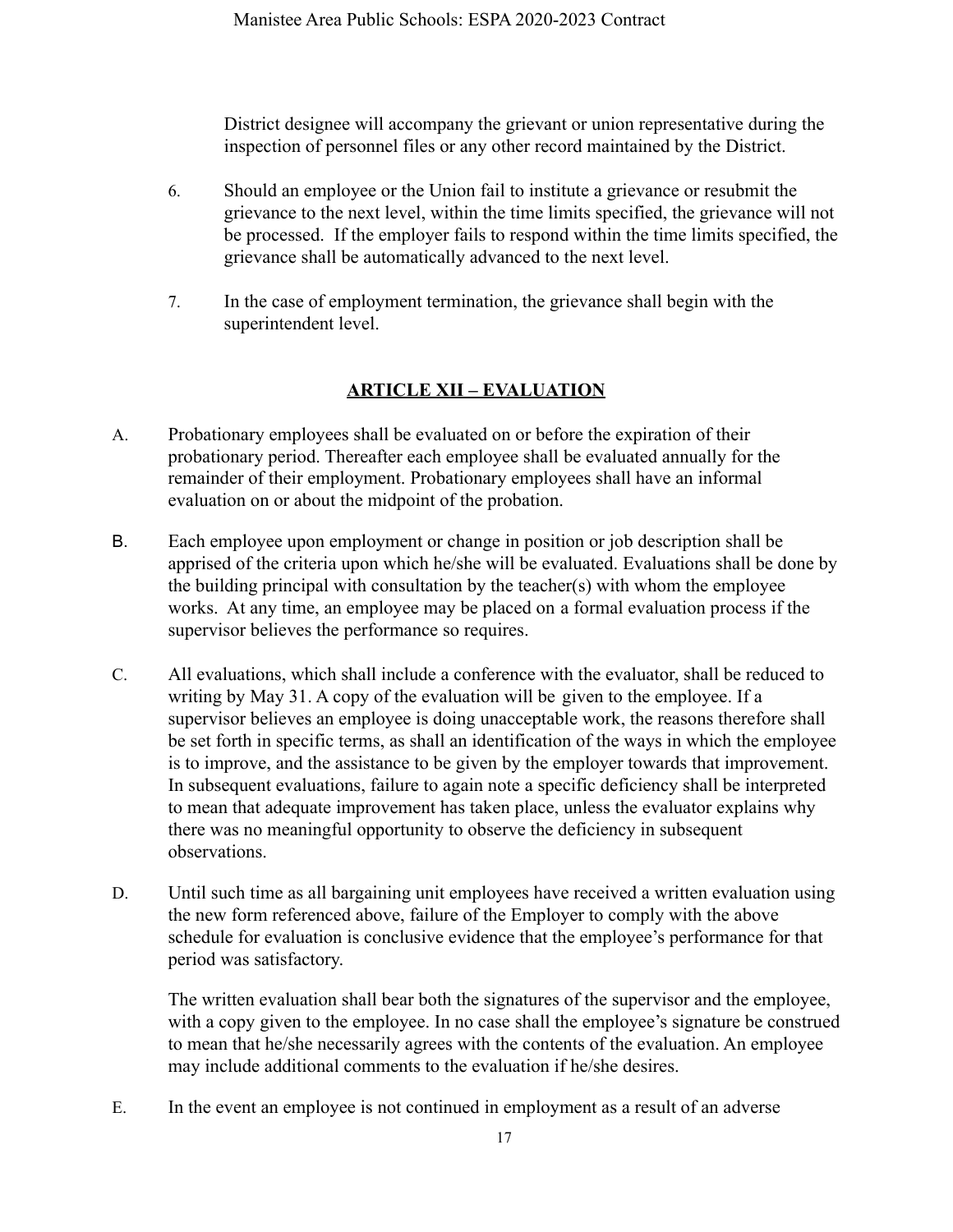evaluation, the employer shall forewarn the employee prior to the evaluation conference between the employer and employee, extending the opportunity for the employee to be represented by the Union at such conference. If the employee refuses union representation, s/he shall sign a statement verifying their decision to waive their right union representation (See Appendix C.) A copy shall be given to the Association President. The employer shall present the employee with the specific reasons for termination in writing at the conference. If the employee opts not to be represented by the union, notification of the termination shall be supplied to the Association President within seven (7) days following the conference.

## **ARTICLE XIII – WORK SCHEDULE, TRAINING AND PROFESSIONAL DEVELOPMENT WORK SCHEDULE**

- A. Employees will work a minimum of the State mandated student days per school year.
- B. All full time employees shall receive at least one-half (1/2) hour unpaid lunch period scheduled approximately midday. It is recognized that specific duties of some aides may require supervision of students during the approximate noon time period and lunch breaks will need to be scheduled outside that time period.
- C. Each full time employee shall be granted two (2) 15-minute paid duty-free break periods, one scheduled approximately at the midpoint of the first half and the other scheduled approximately the second half of the day. Part-time employees who work two and one half (2-1/2) hours or more shall be granted one (1) 15 minute paid duty free break period scheduled approximately half-way through their work schedule. The specific scheduling of the break periods shall be by mutual agreement of the employee and the supervisor.
- D. Prep time: When it is administratively determined that preparation time is required for an employee to effectively carry out assigned duties, the employee shall be compensated for such time at his/her normal rate of pay.
- E. In-Service Time: Attendance at In-Service activities approved by the Administration shall not result in loss of pay. Should such activities occur outside the regular work schedule, compensation and expense reimbursement arrangements must be approved in advance. On days when school is open but students are not in attendance, i.e., service days, teacher days, etc. employees shall work their normal hours and receive their normal pay. Such time shall be used at the direction of the employee's immediate supervisor and shall involve activities that are normally within the employee's job description.
- F. Notice and Training. Any employee required to provide school health services shall be given all the following: 1) a copy of a written Medical Procedure Authorization, completed and signed by the student's parent or guardian; 2) appropriate training by a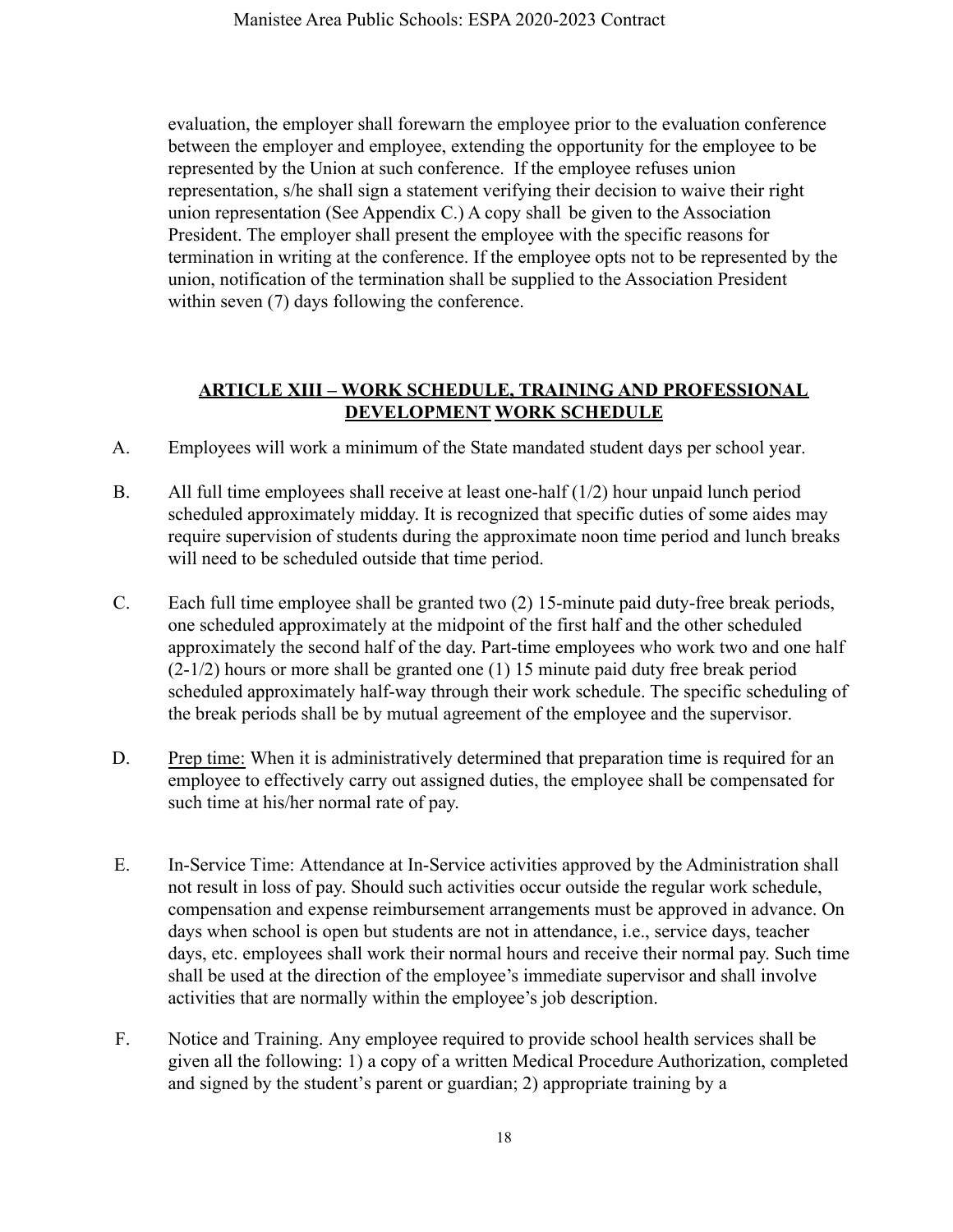licensed health professional regarding the functions delegated to the employee in the authorization. The Board shall pay all costs, including the time taken by the member in connection with the training.

- G. IEP Participation. Any employee who will be, or has been, providing services to a special education certified student in a regular education classroom setting shall be informed of the individual educational planning committee (IEPC) meeting(s) which may initially place (or continue the placement of) the student in a regular education classroom.
- H. Student Medical Conditions. While watching the students, employees shall be informed of any medical conditions of students that may necessitate emergency action.
- I. Professional Development. At the District's option, employees shall be required to participate in and be paid for professional development days provided by the Employer that are scheduled as a part of the regular school calendar and in conjunction with the instructional staff, and shall be informed reasonably in advance of such mandatory attendance requirement.
- J. The Employer shall schedule a minimum of two (2) professional development days, with topics specifically designed for Paraprofessionals. Such professional development shall include, but not be limited to, topics such as blood borne pathogens, CPR, etc. In addition, the association and the Employer shall meet and discuss other topics of interest and importance to all paraprofessionals. Paraprofessionals attending these professional development sessions shall be paid their regular rate of pay.

# **ARTICLE XIV - COMPENSATION**

#### A. CLASSIFICATIONS

Bargaining unit positions are divided into the following classifications:

- 1. Paraprofessional
- 2. Library
- 3. SRC Paraprofessional

#### B. WAGE SCHEDULES

1. Wage Schedule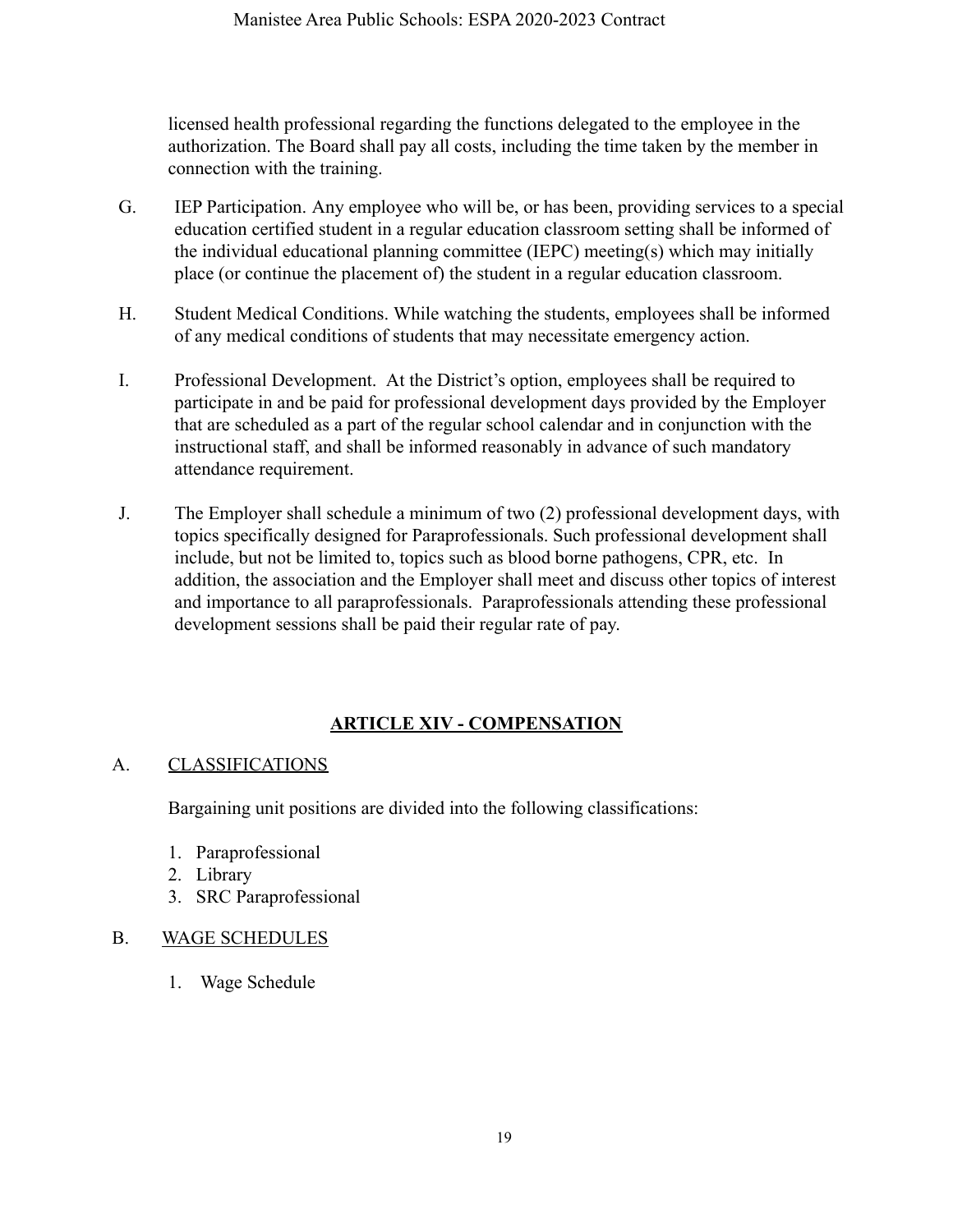| Hired BEFORE February 6, 2006 |           |           |         |  |  |
|-------------------------------|-----------|-----------|---------|--|--|
| 20/21                         | $11 - 15$ | $16 - 20$ | $20+$   |  |  |
| Para                          | 12.73     | 12.78     | 12.83   |  |  |
| Library                       | \$13.55   | \$13.60   | \$13.65 |  |  |
|                               |           |           |         |  |  |
| 21/22                         | $11 - 15$ | $16 - 20$ | $20 +$  |  |  |
| Para                          | 12.98     | 13.04     | 13.09   |  |  |
| Library                       | 13.82     | 13.87     | 13.92   |  |  |
|                               |           |           |         |  |  |
| 22/23                         | $11 - 15$ | $16 - 20$ | $20+$   |  |  |
| Para                          | 13.24     | 13.30     | 13.35   |  |  |
| Library                       | 14.09     | 14.15     | 14.20   |  |  |

## Hired AFTER February 6, 2006

| 20/21      | <b>Start</b> | $\mathbf{1}$ | $\overline{2}$ | 3     | $\overline{\mathbf{4}}$ | $5-9$ | $10-14$   | $15-19$ | $20+$ |
|------------|--------------|--------------|----------------|-------|-------------------------|-------|-----------|---------|-------|
| Para       | 11.00        | 11.25        | 11.50          | 11.75 | 12.00                   | 12.25 | 12.50     | 12.70   | 12.90 |
| <b>SRC</b> | 12.00        | 12.25        | 12.50          | 12.75 | 13.00                   | 13.25 | 13.50     | 13.70   | 13.90 |
| 21/22      | <b>Start</b> | $\mathbf{1}$ | $\overline{2}$ | 3     | $\overline{\mathbf{4}}$ | $5-9$ | $10 - 14$ | $15-19$ | $20+$ |
| Para       | 11.15        | 11.40        | 11.65          | 11.90 | 12.15                   | 12.40 | 12.60     | 12.80   | 13.00 |
| <b>SRC</b> | 12.15        | 12.40        | 12.65          | 12.90 | 13.15                   | 13.40 | 13.60     | 13.80   | 14.00 |
| 22/23      | <b>Start</b> | $\mathbf{1}$ | $\overline{2}$ | 3     | $\overline{\mathbf{4}}$ | $5-9$ | $10 - 14$ | $15-19$ | $20+$ |
| Para       | 11.25        | 11.50        | 11.75          | 12.00 | 12.25                   | 12.50 | 12.70     | 12.90   | 13.10 |
| <b>SRC</b> | 12.25        | 12.50        | 12.75          | 13.00 | 13.25                   | 13.50 | 13.70     | 13.90   | 14.10 |

Note 1: Rate is effective the first workday of the school year or on anniversary date, if hired after the beginning of the year.

Note 2: Step advancement is horizontal; vertical rates are determined by employee classification.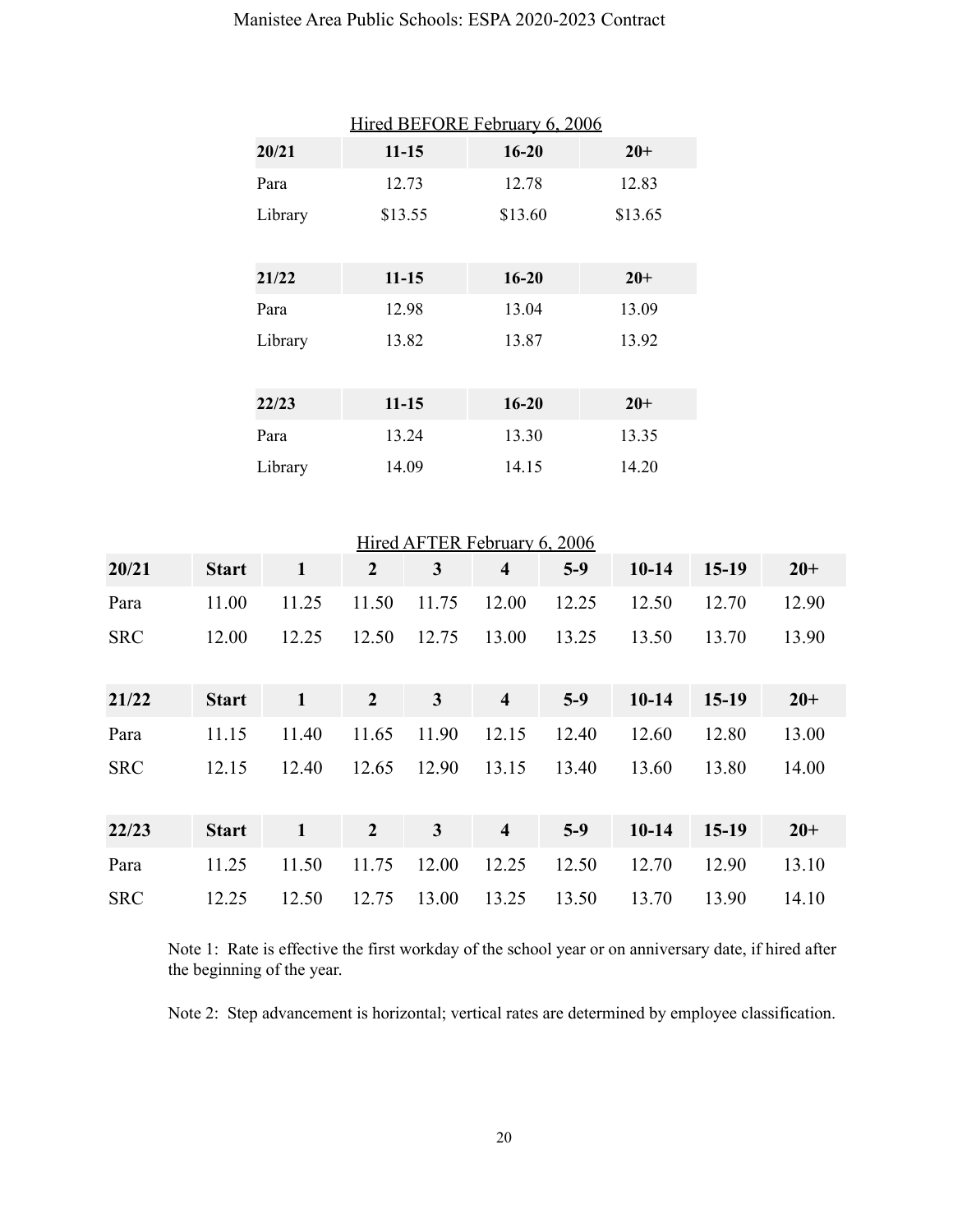#### C. Additional Hourly Stipends/Reimbursement

- 1. Substitute Teaching Permit
	- a. Paraprofessionals with a valid substitute teaching permit on file in Central Office will receive a stipend of fifty cents (\$0.50) per hour in addition to their regular hourly wage.
- 2. Employees with one or more of the following: Associate Degree in Early Childhood Development, Associates Degree for Paraprofessionals or any other degree directly related to educational student care/instruction, shall receive a stipend of \$1.00 per hour more in addition to their regular hourly wage.
- 3. Mileage. Employees required in the course of their work to drive personal automobiles shall receive mileage allowance equal to the IRS rate.

## **ARTICLE XV - HOLIDAYS**

Employees shall be granted paid holidays each school year as follows:

\*Good Friday Labor Day Thanksgiving Day Day after Thanksgiving Christmas Eve Christmas Day New Year's Eve New Year's Day Memorial Day

\*If a school day is scheduled for Good Friday, employees shall receive "Holiday Pay" pay for the next unpaid day.

## **ARTICLE XVI - EMPLOYEE BENEFITS**

The Employer shall offer to each employee, working a regular schedule of 30 or more hours per week the following single subscriber health insurance listed under Plan A for a full twelve (12) month period: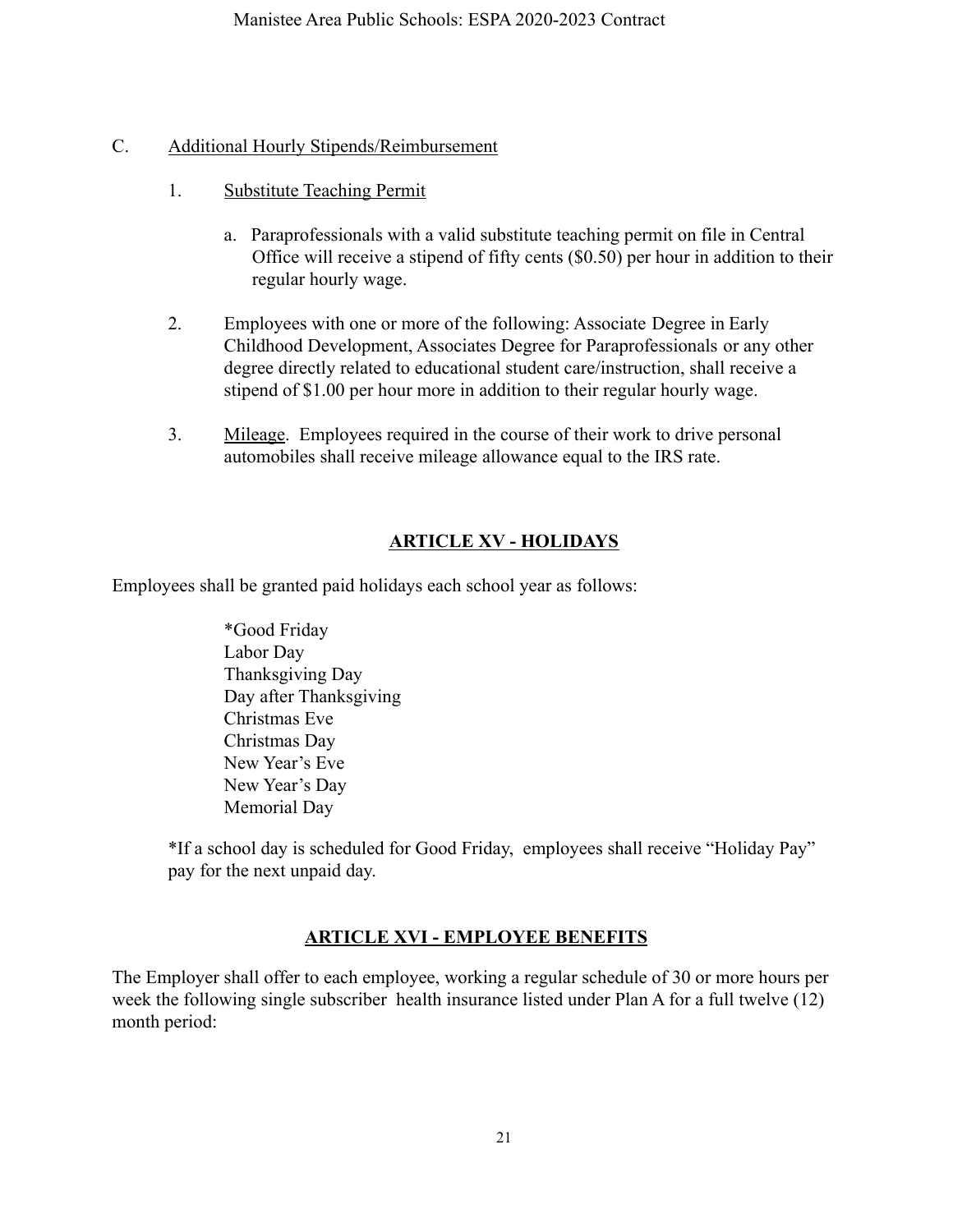#### Manistee Area Public Schools: ESPA 2020-2023 Contract

#### Plan A:

| Health     | 1) Priority Health HMO HSA, 20% Coinsurance or                                                    |
|------------|---------------------------------------------------------------------------------------------------|
|            | 2) Priority Health HMO HSA, 30% Coinsurance or                                                    |
|            | 3) Priority Health POS HSA, 20% Coinsurance                                                       |
| <b>LTD</b> | 60% - \$1500 max monthly income benefit, 90-calendar day modified fill                            |
| Life       | \$10,000 Negotiated Life w/AD&D                                                                   |
| Vision     | $VSP-2$                                                                                           |
| Dental     | 75% Preventative/75% Basic/60% Major - \$1500 Annual Max, 75%<br>Ortho - \$2000 Lifetime Maxan A: |
| PlanB:     |                                                                                                   |
| <b>LTD</b> | 60% - \$1500 max monthly income benefit, 90-calendar day modified fill                            |
| Life       | \$10,000 Negotiated Life w/AD&D                                                                   |
| Vision     | $VSP-2$                                                                                           |
| Dental     | 75% Preventative/75% Basic/60% Major - \$1500 Annual Max, 75%<br>Ortho - \$2000 Lifetime Max      |

The employee may extend health insurance coverage to his/her spouse and/or family through payroll deduction utilizing pre-tax dollars under section 125 of the Internal Revenue Code. Employees hired after 1/31/17 shall not be eligible for employer premium contributions nor cash in lieu payments.

For employees hired on or prior to 1/31/2017 the employer shall contribute an amount equal to the maximum hardcap allowed by law for single subscriber health insurance. If the health insurance premium is less than the hard cap, the difference will be deposited into the employee's HSA.

Employees hired on or prior to 1/31/2017 but not electing Plan A will select Plan B plus receive cash in lieu of health benefits. The employer shall contribute a total of three hundred (\$300) dollars per month. The cash amount shall be equal to the difference between the monthly premium for Plan B and \$300.

The Employer shall formally adopt a qualified plan document, which complies with section 125 of the Internal Revenue Code. Any eligible employee cost for insurance shall be paid through payroll deduction utilizing pre-tax dollars under section 125 of the Internal Revenue Code. Employees electing an annuity shall have it funded through a salary deduction agreement.

The parties agree to re-open this article, upon the Board's request, to negotiate the impact of PPACA regulations and requirements so that the District is not subject to any tax, fine, penalty or surcharge.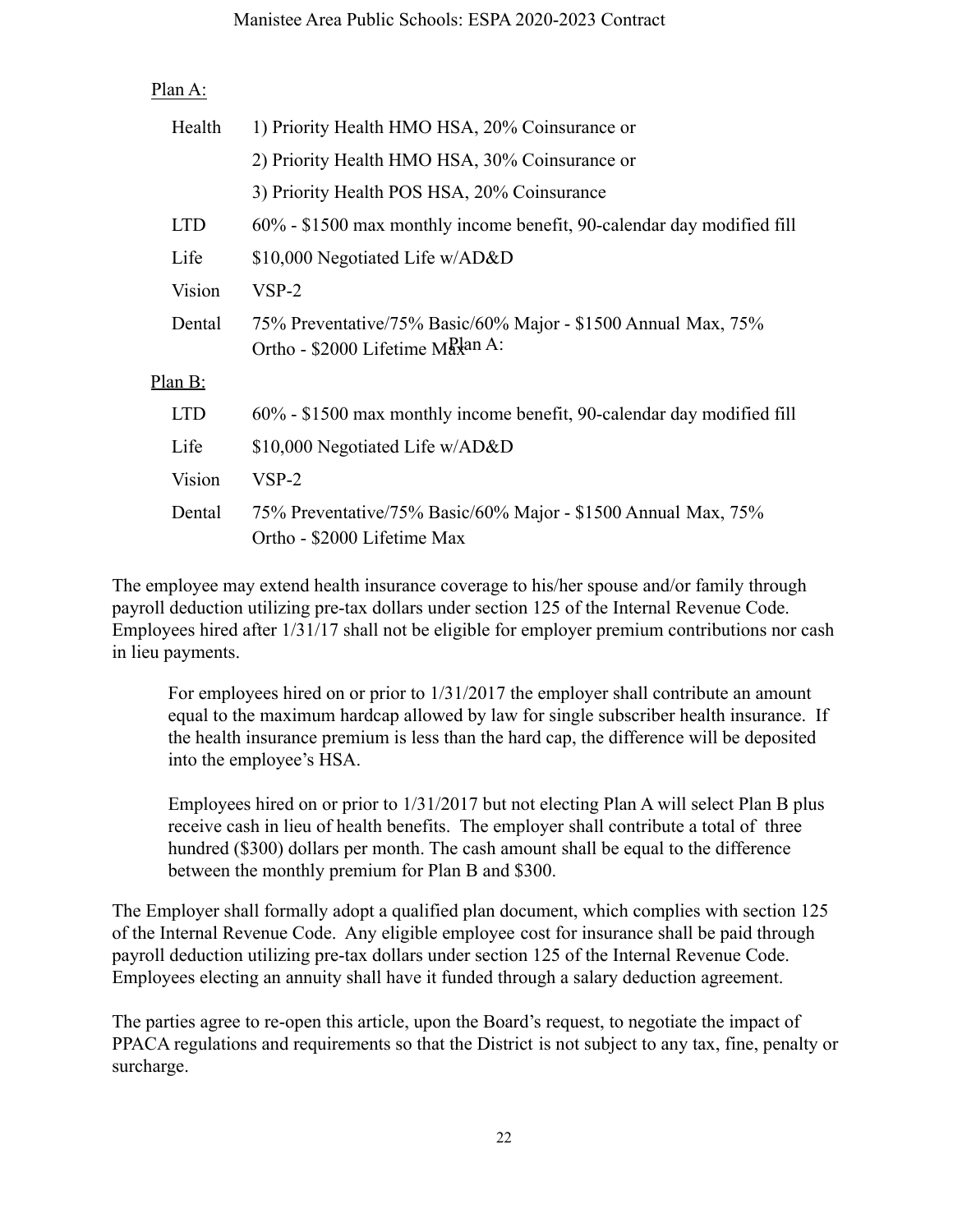#### **ARTICLE XVIII - DURATION OF AGREEMENT**

This Agreement shall be effective upon ratification, and shall continue in effect until midnight, June 30, 2023. An emergency manager appointed under the local government and school district fiscal accountability act, 2011 PA 4, MCL 141.1501 to 141.1531, may reject, modify, or terminate this agreement.

#### MANISTEE BOARD OF EDUCATION

Date: S  $Date 5 - 13 - 2$ 

#### MANISTEE EDUCATIONAL SUPPORT PERSONNEL ASSOCIATION

itke<br>virgek Date:

Date: